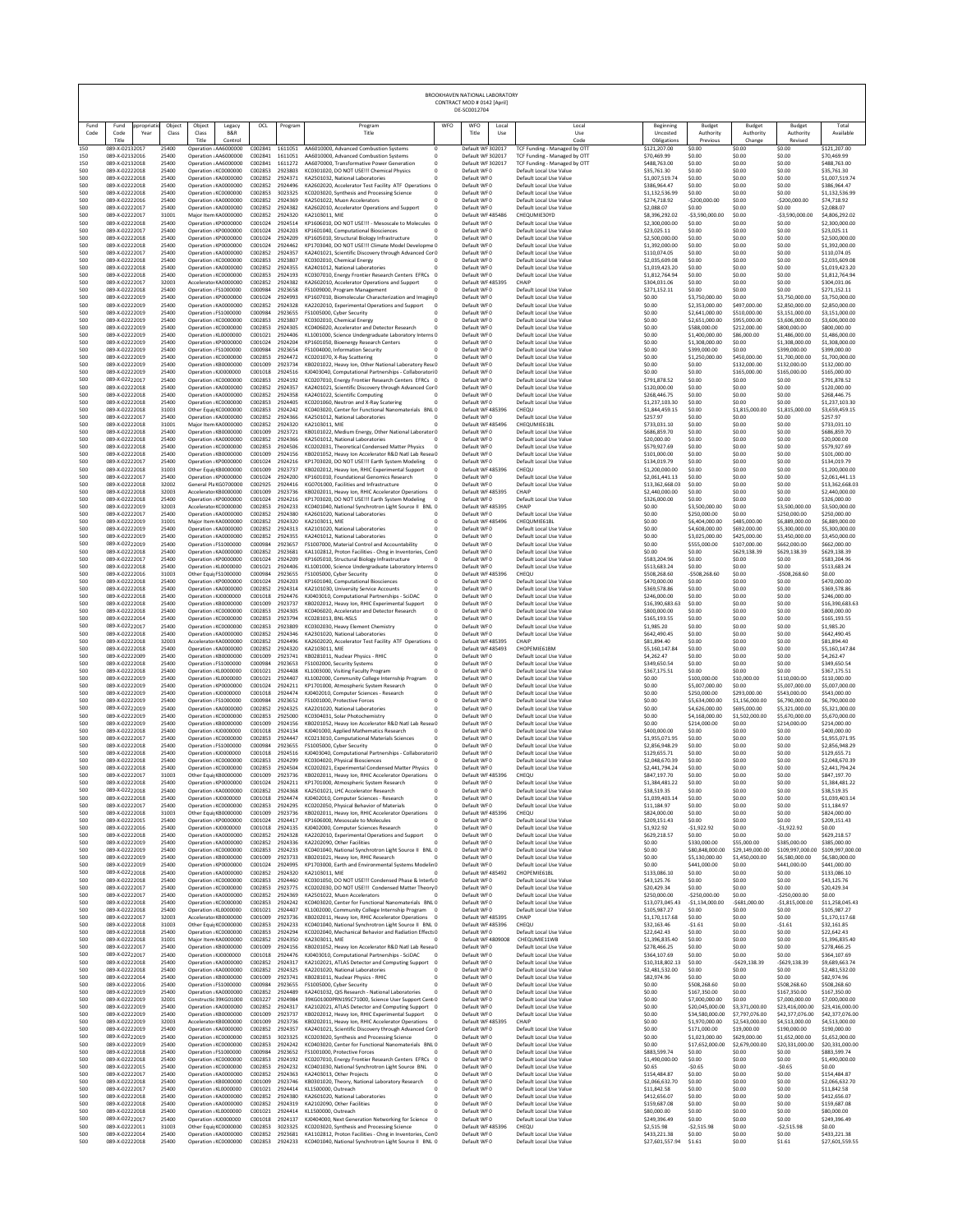| 500<br>500 | 089-X-02222018<br>089-X-02222018 | 25400<br>25400 | Oneration : KC0000000<br>Operation : KP0000000 | C002853            | 2924421<br>C001024 2924200 | KC0406030, Long Term Surveillance and Maintenance 0<br>KP1601010, Foundational Genomics Research<br>$\overline{0}$                 |                    | Default WFO<br>Default WFO          | Default Local Use Value<br>Default Local Use Value | \$1.261.148.79<br>\$1,737,000.00 | \$0.00<br>\$0.00                  | \$0.00<br>\$0.00               | \$0.00<br>\$0.00                  | \$1,261,148.79<br>\$1,737,000.00  |
|------------|----------------------------------|----------------|------------------------------------------------|--------------------|----------------------------|------------------------------------------------------------------------------------------------------------------------------------|--------------------|-------------------------------------|----------------------------------------------------|----------------------------------|-----------------------------------|--------------------------------|-----------------------------------|-----------------------------------|
| 500        | 089-X-02222015                   | 25400          | Operation ¿KA0000000                           | C002852            | 2924313                    | KA2101020, National Laboratories<br>$\overline{0}$                                                                                 |                    | Default WF 485474                   | CHOPEMIE30YD                                       | \$28,201.08                      | \$0.00                            | \$0.00                         | \$0.00                            | \$28,201.08                       |
| 500        | 089-X-02222018                   | 25400          | Operation ¿FS1000000                           | C000984            | 2923654                    | FS1004000, Information Security                                                                                                    |                    | Default WF0                         | Default Local Use Value                            | \$215,192.50                     | \$0.00                            | \$0.00                         | \$0.00                            | \$215,192.50                      |
| 500<br>500 | 089-X-02222019<br>089-X-02222019 | 25400<br>25400 | Operation ¿KP0000000<br>Operation ¿KA0000000   | C001024<br>C002852 | 2924203<br>2924496         | KP1601040, Computational Biosciences<br>KA2602020, Accelerator Test Facility ATF Operations 0                                      |                    | Default WF0<br>Default WF0          | Default Local Use Value<br>Default Local Use Value | \$0.00<br>\$0.00                 | \$330,000.00<br>\$3,816,000.00    | \$0.00<br>\$573,000.00         | \$330,000.00<br>\$4,389,000.00    | \$330,000.00<br>\$4,389,000.00    |
| 500        | 089-X-02222019                   | 25400          | Operation : KA0000000                          |                    | C002852 2924371            | KA2501032 National Laboratories<br>$\Omega$                                                                                        |                    | Default WF0                         | Default Local Use Value                            | \$0.00                           | \$1,198,000.00                    | \$202,000.00                   | \$1,400,000.00                    | \$1,400,000.00                    |
| 500        | 089-X-02222019                   | 25400          | Operation ¿FS1000000                           | C000984            | 2923653                    | FS1002000, Security Systems<br>$\overline{0}$                                                                                      |                    | Default WF0                         | Default Local Use Value                            | \$0.00                           | \$703,000.00                      | \$136,000.00                   | \$839,000.00                      | \$839,000.00                      |
| 500<br>500 | 089-X-02222019<br>089-X-02222019 | 25400<br>25400 | Operation ¿KP0000000<br>Operation ¿KJ0000000   | C001024<br>C001018 | 2924200<br>2924134         | KP1601010, Foundational Genomics Research<br>KJ0401000, Applied Mathematics Research                                               |                    | Default WF0<br>Default WF0          | Default Local Use Value<br>Default Local Use Value | \$0.00<br>\$0.00                 | \$1,271,000.00<br>\$400,000.00    | \$1,500,000.00<br>\$0.00       | \$2,771,000.00<br>\$400,000.00    | \$2,771,000.00<br>\$400,000.00    |
| 500        | 089-X-02222019                   | 25400          | Operation ¿KA0000000                           | C002852            | 2924327                    | KA2201090, Other Research                                                                                                          |                    | Default WF0                         | Default Local Use Value                            | \$0.00                           | \$726,000.00                      | \$0.00                         | \$726,000.00                      | \$726,000.00                      |
| 500<br>500 | 089-X-02222019<br>089-X-02222019 | 25400<br>31001 | Operation ¿KC0000000<br>Major Item KB0000000   | C002853<br>C001009 | 2924294<br>2923737         | KC0202040. Mechanical Behavior and Radiation Effects0                                                                              |                    | Default WFO<br>Default WF 485499    | Default Local Use Value<br>CHEQUMIE19N1            | \$0.00<br>\$0.00                 | \$147,000.00                      | \$53,000.00<br>\$0.00          | \$200,000.00<br>\$5,310,000.00    | \$200,000.00<br>\$5,310,000.00    |
| 500        | 089-X-02222019                   | 25400          | Operation ¿KC0000000                           | C002853            | 2924405                    | KB0202012, Heavy Ion, RHIC Experimental Support<br>$\overline{0}$<br>KC0201060, Neutron and X-Ray Scatering                        |                    | Default WF0                         | Default Local Use Value                            | \$0.00                           | \$5,310,000.00<br>\$2,279,000.00  | \$821,000.00                   | \$3,100,000.00                    | \$3,100,000.00                    |
| 500        | 089-X-02222019                   | 25400          | Operation ¿KB0000000                           | C001009            | 2923736                    | KB0202011, Heavy Ion, RHIC Accelerator Operations<br>$\overline{0}$                                                                |                    | Default WF0                         | Default Local Use Value                            | \$0.00                           | \$108,720,000.00                  | \$27,546,000.00                | \$136,266,000.00                  | \$136,266,000.00                  |
| 500<br>500 | 089-X-02222017<br>089-X-02222019 | 25400<br>31003 | Operation ¿KA0000000<br>Other EquitKC0000000   | C002852<br>C002853 | 2924317<br>2924242         | KA2102021, ATLAS Detector and Computing Support 0<br>KC0403020, Center for Functional Nanomaterials BNL 0                          |                    | Default WF0<br>Default WF 485396    | Default Local Use Value<br>CHEQU                   | \$0.00<br>\$0.00                 | \$3,590,000.00<br>\$0.00          | \$0.00<br>\$3,385,000.00       | \$3,590,000.00<br>\$3,385,000.00  | \$3,590,000.00<br>\$3,385,000.00  |
| 500        | 089-X-02222005                   | 25400          | Operation ¿KA0000000                           | C002852            | 2924317                    | KA2102021, ATLAS Detector and Computing Support 0                                                                                  |                    | Default WF0                         | Default Local Use Value                            | \$0.00                           | \$0.00                            | \$629,138.39                   | \$629,138.39                      | \$629,138.39                      |
| 500        | 089-X-02222018                   | 25400          | Operation ¿FS1000000                           | C000984            | 2923656                    | FS1006000, Personnel Security                                                                                                      |                    | Default WF0                         | Default Local Use Value                            | \$17,935.90                      | \$0.00                            | \$0.00                         | \$0.00                            | \$17,935.90                       |
| 500<br>500 | 089-X-02222018<br>089-X-02222018 | 25400<br>25400 | Operation ¿KC0000000<br>Operation ¿KB0000000   | C002853<br>C001009 | 2924300<br>2923752         | KC0304030, DO NOT USE !!! Solar Photochemistry<br>$\overline{0}$<br>KB0301052, Theory, SciDAC, National Laboratory Resea0          |                    | Default WF0<br>Default WF0          | Default Local Use Value<br>Default Local Use Value | \$1,609,603.03<br>\$352,000.00   | \$0.00<br>\$0.00                  | \$0.00<br>\$0.00               | \$0.00<br>\$0.00                  | \$1,609,603.03<br>\$352,000.00    |
| 500        | 089-X-02222018                   | 25400          | Operation : KB0000000                          | C001009            | 2923749                    | KB0301042, Theory, Nuclear Data, National Laboratory 0                                                                             |                    | Default WFO                         | Default Local Use Value                            | \$1,456.174.09                   | \$0.00                            | \$0.00                         | \$0.00                            | \$1,456,174.09                    |
| 500        | 089-X-02222017                   | 32003          | Accelerator KC0000000                          | C002853            | 2924233                    | KC0401040, National Synchrotron Light Source II BNL 0                                                                              |                    | Default WF 485395                   | CHAIP                                              | \$331,483.16                     | \$0.00                            | \$0.00                         | \$0.00                            | \$331,483.16                      |
| 500<br>500 | 089-X-02222005<br>089-X-02222014 | 25400<br>25400 | Operation ¿KA0000000<br>Operation ¿KB0000000   | C002852<br>C001009 | 2923681<br>2923728         | KA1102812, Proton Facilities - Chng in Inventories, Con0<br>KB0181012. Nuclear Physics - BNL-Tandem                                |                    | Default WF0<br>Default WF0          | Default Local Use Value<br>Default Local Use Value | \$108,955.69<br>\$34,228.17      | \$0.00<br>\$0.00                  | $-5629, 138.39$<br>\$0.00      | $-5629, 138.39$<br>\$0.00         | $-5520.182.70$<br>\$34,228.17     |
| 500        | 089-X-02222017                   | 25400          | Operation ¿KC0000000                           | C002853            | 2923774                    | KC0202020, DO NOT USE !!! Experimental Condensed NO                                                                                |                    | Default WF0                         | Default Local Use Value                            | \$23,536.89                      | \$0.00                            | \$0.00                         | \$0.00                            | \$23,536.89                       |
| 500        | 089-X-02222018                   | 25400          | Operation : KB0000000                          | C001009            | 2923755                    | KB0401022, Low Energy, Other National Laboratory Re 0                                                                              |                    | Default WFO                         | Default Local Use Value                            | \$257.253.17                     | \$0.00                            | \$0.00                         | \$0.00                            | \$257.253.17                      |
| 500<br>500 | 089-X-02222018<br>089-X-02222018 | 32003<br>25400 | Accelerator KC0000000<br>Operation ¿KA0000000  | C002853<br>C002852 | 2924233<br>2924336         | KC0401040, National Synchrotron Light Source II BNL 0<br>KA2202090, Other Facilities                                               |                    | Default WF 485395<br>Default WF0    | CHAIP<br>Default Local Use Value                   | \$3,300,000.00<br>\$211.653.22   | \$0.00<br>\$0.00                  | \$0.00<br>\$0.00               | \$0.00<br>\$0.00                  | \$3,300,000.00<br>\$211.653.22    |
| 500        | 089-X-02222018                   | 25400          | Operation ¿FS100000                            | C000984            | 2923657                    | FS1007000. Material Control and Accountability<br>$\overline{0}$                                                                   |                    | Default WF0                         | Default Local Use Value                            | \$602,807.81                     | \$0.00                            | \$0.00                         | \$0.00                            | \$602,807.81                      |
| 500<br>500 | 089-X-02222018<br>089-X-02222018 | 25400<br>25400 | Operation ¿KB0000000<br>Operation ¿KC0000000   | C001009<br>C002853 | 2923733<br>2923769         | KB0201021, Heavy Ion, RHIC Research<br>0<br>KC0201010, Structure Of Materials<br>$\Omega$                                          |                    | Default WF0<br>Default WFO          | Default Local Use Value<br>Default Local Use Value | \$2,137,071.38<br>\$1,768,712.78 | \$0.00<br>\$0.00                  | \$0.00<br>\$0.00               | \$0.00<br>\$0.00                  | \$2,137,071.38<br>\$1,768,712.78  |
| 500        | 089-X-02222018                   | 25400          | Operation ¿KA0000000                           | C002852            | 2924489                    | KA2401032, QIS Research - National Laboratories<br>$\overline{0}$                                                                  |                    | Default WF0                         | Default Local Use Value                            | \$85,000.00                      | \$0.00                            | \$0.00                         | \$0.00                            | \$85,000.00                       |
| 500        | 089-X-02222019                   | 25400          | Operation ¿KC0000000                           | C002853            | 2923769                    | KC0201010, Structure Of Materials                                                                                                  |                    | Default WF0                         | Default Local Use Value                            | \$0.00                           | \$2,373,000.00                    | \$1,146,000.00                 | \$3,519,000.00                    | \$3,519,000.00                    |
| 500<br>500 | 089-X-02222019<br>089-X-02222019 | 25400<br>31003 | Operation ¿KB0000000<br>Other EquipKB0000000   | C001009<br>C001009 | 2923721<br>2923736         | KB0101022, Medium Energy, Other National Laborator 0<br>KB0202011, Heavy Ion, RHIC Accelerator Operations 0                        |                    | Default WF0<br>Default WF 485396    | Default Local Use Value<br>CHEQU                   | \$0.00<br>\$0.00                 | \$1,680,000.00<br>\$660,000.00    | \$472,000.00<br>\$1,189,000.00 | \$2,152,000.00<br>\$1,849,000.00  | \$2,152,000.00<br>\$1,849,000.00  |
| 500        | 089-X-02222019                   | 32001          | Constructio39KG01000                           | C003087            | 2924481                    | 39KG01000PRN17SC73000 Core Facility Revitalization, 0                                                                              |                    | Default WF0                         | Default Local Use Value                            | \$0.00                           | \$25.490.348.00                   | \$12,388,659.00                | \$37,879,007.00                   | \$37,879,007.00                   |
| 500        | 089-X-02222019                   | 25400          | Operation ¿FS1000000                           | C000984            | 2923658                    | FS1009000, Program Management                                                                                                      |                    | Default WF0                         | Default Local Use Value                            | \$0.00                           | \$584,000.00                      | \$113,000.00                   | \$697,000.00                      | \$697,000.00                      |
| 500<br>500 | 089-X-02222019<br>089-X-02222019 | 31003<br>25400 | Other EquipKB0000000<br>Operation ¿KA0000000   | C001009<br>C002852 | 2923737<br>2924356         | KB0202012, Heavy Ion, RHIC Experimental Support<br>KA2401019, Other Research                                                       |                    | Default WF 485396<br>Default WF0    | CHEQU<br>Default Local Use Value                   | \$0.00<br>\$0.00                 | \$1,456,000.00<br>\$1,288,000.00  | \$0.00<br>\$410,000.00         | \$1,456,000.00<br>\$1,698,000.00  | \$1,456,000.00<br>\$1,698,000.00  |
| 500        | 089-X-02222018                   | 31003          | Other EquipKC0000000                           | C002853            | 2924242                    | KC0403020, Center for Functional Nanomaterials BNL 0                                                                               |                    | Default WF0                         | Default Local Use Value                            | \$0.00                           | \$1.134,000.00                    | $-$1,134,000.00$               | \$0.00                            | \$0.00                            |
| 500        | 089-X-02222017                   | 25400          | Operation ¿KC0000000                           | C002853<br>C001024 | 2924305                    | KC0406020, Accelerator and Detector Research<br>$^{\circ}$                                                                         |                    | Default WFO                         | Default Local Use Value                            | \$117.489.73                     | \$0.00                            | \$0.00                         | \$0.00                            | \$117,489.73                      |
| 500<br>500 | 089-X-02222018<br>089-X-02222011 | 25400<br>25400 | Operation ¿KP0000000<br>Operation ¿KP0000000   | C001024            | 2924204<br>2924206         | KP1601050, Bioenergy Research Centers<br>$\overline{0}$<br>KP1602020, Radiobiology                                                 |                    | Default WF0<br>Default WF0          | Default Local Use Value<br>Default Local Use Value | \$405,645.66<br>\$5,187.28       | \$0.00<br>\$0.00                  | \$0.00<br>\$0.00               | \$0.00<br>\$0.00                  | \$405,645.66<br>\$5,187.28        |
| 500        | 089-X-02222017                   | 25400          | Operation ¿KP0000000                           | C001024            | 2924462                    | KP1703040, DO NOT USE !!! Climate Model Developme 0                                                                                |                    | Default WF0                         | Default Local Use Value                            | \$416,307.62                     | \$0.00                            | \$0.00                         | \$0.00                            | \$416,307.62                      |
| 500<br>500 | 089-X-02222017<br>089-X-02222017 | 25400<br>31003 | Operation ¿KB0000000<br>Other FouirKB0000000   | C001009<br>C001009 | 2923752<br>2923737         | KB0301052, Theory, SciDAC, National Laboratory Resea0                                                                              |                    | Default WF0<br>Default WF485396     | Default Local Use Value<br>CHEQU                   | \$203,265.87<br>\$152,638.30     | \$0.00<br>\$0.00                  | \$0.00<br>\$0.00               | \$0.00<br>\$0.00                  | \$203,265.87<br>\$152,638.30      |
| 500        | 089-X-02222018                   | 25400          | Operation ¿KB0000000                           | C001009            | 2923736                    | KB0202012, Heavy Ion, RHIC Experimental Support 0<br>KB0202011, Heavy Ion, RHIC Accelerator Operations<br>$\overline{\phantom{a}}$ |                    | Default WF0                         | Default Local Use Value                            | \$15,617,704.64                  | \$0.00                            | \$0.00                         | \$0.00                            | \$15,617,704.64                   |
| 500        | 089-X-02222018                   | 25400          | Operation ¿KA0000000                           | C002852            | 2924313                    | KA2101020, National Laboratories                                                                                                   |                    | Default WF0                         | Default Local Use Value                            | \$2,784,398.80                   | \$0.00                            | \$0.00                         | \$0.00                            | \$2,784,398.80                    |
| 500<br>500 | 089-X-02222018<br>089-X-02222016 | 32001<br>25400 | Constructio39KA00000<br>Operation ¿KP0000000   | C002786<br>C001024 | 2924263<br>2924205         | 39KA00000PRN11SC40000, Long Baseline Neutrino Fac0<br>KP1602010, Radiochemistry and Imaging Instrumentati0                         |                    | Default WF0<br>Default WF0          | Default Local Use Value<br>Default Local Use Value | \$629,609.74<br>\$3,933.57       | \$0.00<br>\$0.00                  | \$0.00<br>\$0.00               | \$0.00<br>\$0.00                  | \$629,609.74<br>\$3,933.57        |
| 500        | 089-X-02222018                   | 32001          | Constructio39KG01000                           | C003087            | 2924481                    | 39KG01000PRN17SC73000 Core Facility Revitalization, 0                                                                              |                    | Default WF0                         | Default Local Use Value                            | \$29,414,962.47                  | \$0.00                            | \$0.00                         | \$0.00                            | \$29.414.962.47                   |
| 500        | 089-X-02222018                   | 25400          | Operation ¿KC0000000                           | C002853            | 2924472                    | KC0201070, X-Ray Scattering<br>$\overline{0}$                                                                                      |                    | Default WF0                         | Default Local Use Value                            | \$1,768,978.04                   | \$0.00                            | \$0.00                         | \$0.00                            | \$1,768,978.04                    |
| 500<br>500 | 089-X-02222018<br>089-X-02222019 | 25400<br>25400 | Operation ¿KC0000000<br>Operation ¿KC0000000   | C002853<br>C002853 | 2924447<br>2924299         | KC0213010, Computational Materials Sciences<br>KC0304020, Physical Biosciences<br>$\overline{0}$                                   |                    | Default WFO<br>Default WF0          | Default Local Use Value<br>Default Local Use Value | \$2,875,000.00<br>\$0.00         | \$0.00<br>\$1,881,000.00          | \$0.00<br>\$679,000.00         | \$0.00<br>\$2,560,000.00          | \$2,875,000.00<br>\$2,560,000.00  |
| 500        | 089-X-02222019                   | 25400          | Operation ¿KJ0000000                           | C001018            | 2924476                    | KJ0403010, Computational Partnerships - SciDAC<br>0                                                                                |                    | Default WF0                         | Default Local Use Value                            | \$0.00                           | \$482,000.00                      | \$0.00                         | \$482,000.00                      | \$482,000.00                      |
| 500        | 089-X-02222019                   | 25400          | Operation ¿KC0000000                           | C002853            | 2924506                    | KC0202031. Theoretical Condensed Matter Physics<br>$\overline{0}$                                                                  |                    | Default WFO                         | Default Local Use Value                            | \$0.00                           | \$1,440,000.00                    | \$518,000.00                   | \$1,958,000.00                    | \$1,958,000.00                    |
| 500<br>500 | 089-X-02222019<br>089-X-02222019 | 32001<br>31001 | Constructio39KA00000<br>Major Item KA0000000   | C002786<br>C002852 | 2924263<br>2924320         | 39KA00000PRN11SC40000, Long Baseline Neutrino Fac0<br>KA2103011, MIE                                                               |                    | Default WF0<br>Default WF 485498    | Default Local Use Value<br>CHEQUMIE61BM            | \$0.00<br>\$0.00                 | \$1,500,000.00<br>\$21,286,000.00 | \$750,000.00<br>\$2,234,000.00 | \$2,250,000.00<br>\$23,520,000.00 | \$2,250,000.00<br>\$23,520,000.00 |
| 500        | 089-X-02222019                   | 25400          | Operation ¿FS100000                            | C000984            | 2923656                    | FS1006000, Personnel Security                                                                                                      |                    | Default WF0                         | Default Local Use Value                            | \$0.00                           | \$461,000.00                      | \$89,000.00                    | \$550,000.00                      | \$550,000.00                      |
| 500        | 089-X-02222019                   | 25400          | Operation ¿KB0000000                           | C001009            | 2923749                    | KB0301042, Theory, Nuclear Data, National Laboratory 0                                                                             |                    | Default WF0                         | Default Local Use Value                            | \$0.00                           | \$3,130,000.00                    | \$828,000.00                   | \$3,958,000.00                    | \$3,958,000.00                    |
| 500<br>500 | 089-X-02222019<br>089-X-02222016 | 25400<br>25400 | Operation : KA0000000<br>Operation ¿KA0000000  | C002852<br>C002852 | 2924348<br>2924380         | KA2302010, Experimental Operations and Support<br>$\overline{\phantom{0}}$<br>KA2601020, National Laboratories                     |                    | Default WF0<br>Default WF0          | Default Local Use Value<br>Default Local Use Value | \$0.00<br>\$0.00                 | \$188,000.00<br>\$200,000.00      | \$32,000.00<br>\$0.00          | \$220,000.00<br>\$200,000.00      | \$220,000.00<br>\$200,000.00      |
| 500        | 089-X-02222019                   | 25400          | Operation ¿KB0000000                           | C001009            | 2923746                    | KB0301020, Theory, National Laboratory Research                                                                                    |                    | Default WF0                         | Default Local Use Value                            | \$0.00                           | \$1,890,000.00                    | \$1,423,000.00                 | \$3,313,000.00                    | \$3,313,000.00                    |
| 500        | 089-X-02222019                   | 25400<br>25400 | Operation ¿KB0000000                           | C001009<br>C002852 | 2923755<br>2924358         | KB0401022, Low Energy, Other National Laboratory Re 0<br>KA2401022, Scientific Computing                                           |                    | Default WF0                         | Default Local Use Value                            | \$0.00                           | \$180,000.00<br>\$257,000.00      | \$41,000.00<br>\$43,000.00     | \$221,000.00<br>\$300,000.00      | \$221,000.00                      |
| 500<br>500 | 089-X-02222019<br>089-X-02222019 | 25400          | Operation ¿KA0000000<br>Operation ¿KC0000000   | C002853            | 2924504                    | KC0202021, Experimental Condensed Matter Physics 0                                                                                 |                    | Default WF0<br>Default WFO          | Default Local Use Value<br>Default Local Use Value | \$0.00<br>\$0.00                 | \$1,388,000.00                    | \$751,000.00                   | \$2,139,000.00                    | \$300,000.00<br>\$2,139,000.00    |
| 500        | 089-X-02222019                   | 25400          | Operation ¿KA0000000                           | C002852            | 2924346                    | KA2301020, National Laboratories<br>$\Omega$                                                                                       |                    | Default WF0                         | Default Local Use Value                            | \$0.00                           | \$1,070,000.00                    | \$180,000.00                   | \$1,250,000.00                    | \$1,250,000.00                    |
| 510<br>510 | 089-X-02222018<br>089-X-02222018 | 25400<br>25400 | Operation : 456100000<br>Operation : 456100000 | C003005<br>C003005 | 6600199<br>6600199         | 456165021, Cooperative Research And Development A4861091<br>456165021, Cooperative Research And Development A4861014               |                    | CHAGRRIKED<br>CHAGR840.0            | Default Local Use Value<br>Default Local Use Value | \$71,022.21<br>\$22,453.69       | \$0.00<br>$-522,453.69$           | \$0.00<br>\$0.00               | \$0.00<br>$-522,453.69$           | \$71,022.21<br>\$0.00             |
| 510        | 089-X-02222017                   | 25400          | Operation : 456100000                          | C003005            | 6600199                    | 456165021, Cooperative Research And Development A4860747                                                                           |                    | CHAGR871(0                          | Default Local Use Value                            | \$25,548.78                      | $-525,548.78$                     | \$0.00                         | $-525,548.78$                     | \$0.00                            |
| 510        | 089-X-02222019                   | 25400          | Operation : 456100000                          | C003005            | 6600199                    | 456165021. Cooperative Research And Development A4861091                                                                           |                    | CHAGRRIKEO                          | Default Local Use Value                            | \$0.00                           | \$500.469.12                      | \$165,519.55                   | \$665,988.67                      | \$665,988.67                      |
| 510<br>511 | 089-X-02222018<br>089-X-02222017 | 25400<br>25400 | Operation : 456100000<br>Operation : 456100000 | C003005<br>C003005 | 6600199<br>6600146         | 456165021, Cooperative Research And Development A4861004<br>456160031, Industry - Domestic                                         | 4860928            | CHAGR841/0<br>CHAGR87310            | Default Local Use Value<br>Default Local Use Value | \$2,123.13<br>\$34,457.69        | $-52, 123.13$<br>\$0.00           | \$0.00<br>\$0.00               | $-52, 123.13$<br>\$0.00           | \$0.00<br>\$34,457.69             |
| 511        | 089-X-02222018                   | 25400          | Operation : 456100000                          | C003005            | 6600146                    | 456160031, Industry - Domestic                                                                                                     | 4861111            | CHAGR843 <sub>0</sub>               | Default Local Use Value                            | \$23,648.21                      | $-523,648.21$                     | \$0.00                         | $-523,648.21$                     | \$0.00                            |
| 511        | 089-X-02222017                   | 25400          | Operation : 456100000                          | C003005            | 6600146                    | 456160031, Industry - Domestic                                                                                                     | 4861052            | CHAGR84110                          | Default Local Use Value                            | \$2,146,667.98                   | \$0.00                            | \$0.00                         | \$0.00                            | \$2,146,667.98                    |
| 511<br>511 | 089-X-02222018<br>089-X-02222018 | 25400<br>25400 | Operation : 456100000<br>Operation : 456100000 | C003005<br>C003005 | 6600147<br>6600147         | 456160032, Industry - Foreign<br>456160032, Industry - Foreign                                                                     | 4861065<br>4801577 | CHAGR842:0<br>CH AGR8780            | Default Local Use Value<br>Default Local Use Value | \$217.281.60<br>\$50,485.44      | \$0.00<br>\$0.00                  | \$0.00<br>\$0.00               | \$0.00<br>\$0.00                  | \$217.281.60<br>\$50,485.44       |
| 511        | 089-X-02222018                   | 25400          | Operation : 456100000                          | C003005            | 6600146                    | 456160031, Industry - Domestic                                                                                                     | 4860977            | CHAGR87310                          | Default Local Use Value                            | \$1,033.48                       | $-$1,033.48$                      | \$0.00                         | $-$1,033.48$                      | \$0.00                            |
| 511        | 089-X-02222018                   | 25400          | Operation : 456100000                          | C003005            | 6600146                    | 456160031, Industry - Domestic                                                                                                     | 4860936            | CHAGR872!0                          | Default Local Use Value                            | \$6,000.07                       | \$0.00                            | \$0.00                         | \$0.00                            | \$6,000.07                        |
| 511<br>511 | 089-X-02222018<br>089-X-02222018 | 25400<br>25400 | Operation : 456100000                          | C003005            | 6600146<br>6600146         | 456160031, Industry - Domestic<br>456160031, Industry - Domestic                                                                   | 4860686<br>4861114 | CHAGR87810<br>CHAGR843 <sub>0</sub> | Default Local Use Value<br>Default Local Use Value | \$5,536.61<br>\$40,000.00        | \$0.00<br>\$0.00                  | \$0.00<br>\$0.00               | \$0.00<br>\$0.00                  | \$5,536.61<br>\$40,000.00         |
| 511        | 089-X-02222018                   | 25400          |                                                |                    |                            |                                                                                                                                    | 4861109            | CHAGR843-0                          |                                                    |                                  |                                   |                                | \$0.00                            | \$382.41                          |
| 511        |                                  |                | Operation : 456100000<br>Operation : 456100000 | C003005<br>C003005 | 6600146                    | 456160031, Industry - Domestic                                                                                                     |                    |                                     | Default Local Use Value                            | \$382.41                         | \$0.00                            | \$0.00                         |                                   |                                   |
|            | 089-X-02222015                   | 25400          | Operation : 456100000                          | C003005            | 6600146                    | 456160031, Industry - Domestic                                                                                                     | 4860880            | CHAGR87210                          | Default Local Use Value                            | \$2,596.52                       | $-52,596.52$                      | \$0.00                         | $-$2,596.52$                      | \$0.00                            |
| 511<br>511 | 089-X-02222016<br>089-X-02222014 | 25400<br>25400 | Operation : 456100000<br>Operation : 456100000 | C003005<br>C003005 | 6600146<br>6600146         | 456160031, Industry - Domestic<br>456160031, Industry - Domestic                                                                   | 4860871<br>4860871 | CHAGR872(0<br>CHAGR872(0            | Default Local Use Value<br>Default Local Use Value | \$13,578.50<br>\$119,776.80      | \$0.00<br>\$0.00                  | \$0.00<br>\$0.00               | \$0.00<br>\$0.00                  | \$13,578.50<br>\$119,776.80       |
| 511        | 089-X-02222019                   | 25400          | Operation : 456100000                          | C003005            | 6600146                    | 456160031, Industry - Domestic                                                                                                     | 4861136            | CHAGR844:0                          | Default Local Use Value                            | \$0.00                           | \$20.035.01                       | \$0.00                         | \$20.035.01                       | \$20.035.01                       |
| 511        | 089-X-02222019                   | 25400          | Operation : 456100000                          | C003005            | 6600146                    | 456160031, Industry - Domestic                                                                                                     | 4861139            | AGR84417 0                          | Default Local Use Value                            | \$0.00                           | \$122,424.08                      | \$23,618.34                    | \$146,042.42                      | \$146,042.42                      |
| 511<br>511 | 089-X-02222019<br>089-X-02222019 | 25400<br>25400 | Operation : 456100000<br>Operation : 456100000 | C003005<br>C003005 | 6600146<br>6600146         | 456160031, Industry - Domestic<br>456160031, Industry - Domestic                                                                   | 4861068<br>4861134 | CHAGR842:0<br>CHAGR844:0            | Default Local Use Value<br>Default Local Use Value | \$0.00<br>\$0.00                 | \$25,253.74<br>\$37,880.62        | \$0.00<br>\$55,024.42          | \$25,253.74<br>\$92,905.04        | \$25,253.74<br>\$92,905.04        |
| 511        | 089-X-02222019                   | 25400          | Operation : 456100000                          | C003005            | 6600146                    | 456160031, Industry - Domestic                                                                                                     | 4861151            | CHAGR844.0                          | Default Local Use Value                            | \$0.00                           | \$110,679.61                      | \$0.00                         | \$110,679.61                      | \$110,679.61                      |
| 511        | 089-X-02222019<br>089-X-02222019 | 25400<br>25400 | Operation : 456100000<br>Operation : 456100000 | C003005<br>C003005 |                            | 6600146 456160031, Industry - Domestic<br>6600146 456160031, Industry - Domestic                                                   | 4861109<br>4861132 | CHAGR843-0<br>CHAGR84410            | Default Local Use Value                            | \$0.00<br>\$0.00                 | \$21.897.14                       | \$4,691.55                     | \$26,588.69<br>\$41,540.99        | \$26,588.69<br>\$41,540.99        |
| 511<br>511 | 089-X-02222019                   | 25400          | Operation : 456100000                          | C003005            |                            | 6600146 456160031, Industry - Domestic                                                                                             | 4861146            | CHAGR844.0                          | Default Local Use Value<br>Default Local Use Value | \$0.00                           | \$22,250.00<br>\$15,600.00        | \$19,290.99<br>\$0.00          | \$15,600.00                       | \$15,600.00                       |
| 511        | 089-X-02222018                   | 25400          | Operation : 456100000                          | C003005            | 6600146                    | 456160031, Industry - Domestic                                                                                                     | 4861089            | CHAGR843:0                          | Default Local Use Value                            | \$163.45                         | \$0.00                            | \$0.00                         | \$0.00                            | \$163.45                          |
| 511<br>511 | 089-X-02222018<br>089-X-02222018 | 25400<br>25400 | Operation : 456100000<br>Operation : 456100000 | C003005<br>C003005 | 6600146<br>6600146         | 456160031, Industry - Domestic<br>456160031. Industry - Domestic                                                                   | 4861068<br>4861098 | CHAGR842:0<br>CHAGR843:0            | Default Local Use Value<br>Default Local Use Value | \$122.99<br>\$25,008.55          | \$0.00<br>\$0.00                  | \$0.00<br>\$0.00               | \$0.00<br>\$0.00                  | \$122.99<br>\$25,008.55           |
| 511        | 089-X-02222018                   | 25400          | Operation : 456100000                          | C003005            | 6600146                    | 456160031. Industry - Domestic                                                                                                     | 4861009            | CHAGR841/0                          | Default Local Use Value                            | \$2,617.07                       | \$0.00                            | \$0.00                         | \$0.00                            | \$2,617.07                        |
| 511        | 089-X-02222018                   | 25400          | Operation : 456100000                          | C003005            | 6600146                    | 456160031, Industry - Domestic<br>456160031. Industry - Domestic                                                                   | 4861023            | CHAGR840.0                          | Default Local Use Value                            | \$64,480.13                      | \$0.00                            | \$0.00                         | \$0.00                            | \$64,480.13                       |
| 511<br>511 | 089-X-02222019<br>089-X-02222019 | 25400<br>25400 | Operation : 456100000<br>Operation : 456100000 | C003005<br>C003005 | 6600146<br>6600146         | 456160031. Industry - Domestic                                                                                                     | 4861130<br>4861063 | CHAGR84410<br>CHAGR842.0            | Default Local Use Value<br>Default Local Use Value | \$0.00<br>\$0.00                 | \$101,014.94<br>\$78,927.49       | \$0.00<br>\$0.00               | \$101,014.94<br>\$78,927.49       | \$101,014.94<br>\$78,927.49       |
| 511        | 089-X-02222019                   | 25400          | Operation : 456100000                          | C003005            | 6600146                    | 456160031, Industry - Domestic                                                                                                     | 4860946            | CHAGR873!0                          | Default Local Use Value                            | \$0.00                           | \$275.908.11                      | \$62,792.66                    | \$338,700.77                      | \$338,700.77                      |
| 511<br>511 | 089-X-02222019<br>089-X-02222017 | 25400<br>25400 | Operation : 456100000<br>Operation : 456100000 | C003005<br>C003005 | 6600146<br>6600147         | 456160031, Industry - Domestic<br>456160032. Industry - Foreign                                                                    | 4861075<br>4861015 | CHAGR84310<br>CHAGR840!0            | Default Local Use Value<br>Default Local Use Value | \$0.00<br>\$903,389.83           | \$2,569.90<br>\$0.00              | \$0.00<br>\$0.00               | \$2,569.90<br>\$0.00              | \$2,569.90<br>\$903,389.83        |
| 511        | 089-X-02222018                   | 25400          | Operation : 456100000                          | C003005            | 6600146                    | 456160031. Industry - Domestic                                                                                                     | 4861056            | CHAGR84010                          | Default Local Use Value                            | \$4,070.82                       | $-$4,070.82$                      | \$0.00                         | $-$4,070.82$                      | \$0.00                            |
| 511<br>511 | 089-X-02222018<br>089-X-02222018 | 25400<br>25400 | Operation : 456100000<br>Operation : 456100000 | C003005<br>C003005 | 6600146<br>6600147         | 456160031, Industry - Domestic                                                                                                     | 4860971<br>4861032 | CHAGR87310<br>CHAGR841(0)           | Default Local Use Value<br>Default Local Use Value | \$345.85<br>\$45,039.33          | $-5345.85$<br>\$0.00              | \$0.00<br>\$0.00               | $-5345.85$<br>\$0.00              | \$0.00<br>\$45,039.33             |
| 511        | 089-X-02222017                   | 25400          | Operation : 456100000                          | C003005            | 6600146                    | 456160032, Industry - Foreign<br>456160031, Industry - Domestic                                                                    | 4861021            | CHAGRS4010                          | Default Local Use Value                            | \$2,654.48                       | $-52,654.48$                      | \$0.00                         | $-52,654.48$                      | \$0.00                            |
| 511        | 089-X-02222018                   | 25400          | Operation : 456100000                          | C003005            | 6600147                    | 456160032. Industry - Foreign                                                                                                      | 4861076            | CHAGR84310                          | Default Local Use Value                            | \$311,208.48                     | \$0.00                            | \$0.00                         | \$0.00                            | \$311,208.48                      |
| 511<br>511 | 089-X-02222018<br>089-X-02222018 | 25400<br>25400 | Operation : 456100000<br>Operation : 456100000 | C003005<br>C003005 | 6600146<br>6600146         | 456160031. Industry - Domestic<br>456160031, Industry - Domestic                                                                   | 4861052<br>4861092 | CHAGR84110<br>CHAGR843:0            | Default Local Use Value<br>Default Local Use Value | \$599,176.00<br>\$121.69         | \$0.00<br>$-$121.69$              | \$0.00<br>\$0.00               | \$0.00<br>$-$121.69$              | \$599,176.00<br>\$0.00            |
| 511        | 089-X-02222018                   | 25400          | Operation : 456100000                          | C003005            | 6600146                    | 456160031, Industry - Domestic                                                                                                     | 4861102            | CHAGR843:0                          | Default Local Use Value                            | \$6,084.13                       | \$0.00                            | \$0.00                         | \$0.00                            | \$6,084.13                        |
| 511        | 089-X-02222018                   | 25400          | Operation : 456100000                          | C003005            | 6600146                    | 456160031. Industry - Domestic                                                                                                     | 4861079            | CHAGR843:0                          | Default Local Use Value                            | \$41,439.06                      | \$0.00                            | \$0.00                         | \$0.00                            | \$41,439.06                       |
| 511<br>511 | 089-X-02222018<br>089-X-02222019 | 25400<br>25400 | Operation : 456100000<br>Operation : 456100000 | C003005<br>C003005 | 6600146<br>6600147         | 456160031. Industry - Domestic<br>456160032, Industry - Foreign                                                                    | 4861096<br>4861032 | CHAGR843:0<br>CHAGR841(0            | Default Local Use Value<br>Default Local Use Value | \$9,631.18<br>\$0.00             | $-59,631.18$<br>\$42,345.51       | \$0.00<br>\$18,238.17          | $-59,631.18$<br>\$60,583.68       | \$0.00<br>\$60,583.68             |
| 511        | 089-X-02222019                   | 25400          | Operation : 456100000                          | C003005            | 6600146                    | 456160031, Industry - Domestic                                                                                                     | 4861009            | CHAGR841/0                          | Default Local Use Value                            | \$0.00                           | \$4,382.92                        | \$0.00                         | \$4,382.92                        | \$4,382.92                        |
| 511        | 089-X-02222019<br>089-X-02222019 | 25400<br>25400 | Operation : 456100000<br>Operation : 456100000 | C003005<br>C003005 | 6600146<br>6600146         | 456160031, Industry - Domestic                                                                                                     | 4861022<br>4861133 | CHAGR841:0<br>CHAGRS440             | Default Local Use Value                            | \$0.00<br>\$0.00                 | \$3.659.623.47<br>\$51,456.31     | \$816,856.04<br>\$0.00         | \$4,476,479.51<br>\$51,456.31     | \$4,476,479.51<br>\$51,456.31     |
| 511<br>511 | 089-X-02222019                   | 25400          | Operation : 456100000                          | C003005            | 6600146                    | 456160031, Industry - Domestic<br>456160031, Industry - Domestic                                                                   | 4861121            | CHAGR844(0                          | Default Local Use Value<br>Default Local Use Value | \$0.00                           | \$2,853.76                        | \$0.00                         | \$2,853.76                        | \$2,853.76                        |
| 511        | 089-X-02222019                   | 25400          | Operation : 456100000                          | C003005            | 6600146                    | 456160031, Industry - Domestic                                                                                                     | 4861101            | CHAGR843 <sub>0</sub>               | Default Local Use Value                            | \$0.00                           | \$1,310.68                        | \$0.00                         | \$1,310.68                        | \$1,310.68                        |
| 511<br>511 | 089-X-02222017<br>089-X-02222018 | 25400<br>25400 | Operation : 456100000<br>Operation : 456100000 | C003005<br>C003005 | 6600147<br>6600146         | 456160032, Industry - Foreign<br>456160031, Industry - Domestic                                                                    | 4860800<br>4861088 | CHAGR871!0<br>CHAGR843:0            | Default Local Use Value<br>Default Local Use Value | \$683.29<br>\$58,118.62          | $-5683.29$<br>\$0.00              | \$0.00<br>\$0.00               | $-5683.29$<br>\$0.00              | \$0.00<br>\$58,118.62             |
| 511        | 089-X-02222018                   | 25400          | Operation : 456100000                          | C003005            | 6600146                    | 456160031, Industry - Domestic                                                                                                     | 4861072            | CHAGR842:0                          | Default Local Use Value                            | \$5,000.00                       | \$0.00                            | \$0.00                         | \$0.00                            | \$5,000.00                        |
| 511        | 089-X-02222017                   | 25400          | Operation : 456100000                          | C003005            | 6600147                    | 456160032, Industry - Foreign                                                                                                      | 4801577            | CH AGR8780                          | Default Local Use Value                            | \$41,696.97                      | \$0.00                            | \$0.00                         | \$0.00                            | \$41,696.97                       |
| 511<br>511 | 089-X-02222017<br>089-X-02222018 | 25400<br>25400 | Operation : 456100000<br>Operation : 456100000 | C003005<br>C003005 | 6600146<br>6600146         | 456160031, Industry - Domestic<br>456160031, Industry - Domestic                                                                   | 4860936<br>4861030 | CHAGR872!0<br>CHAGR84010            | Default Local Use Value<br>Default Local Use Value | \$1,926.60<br>\$914.45           | \$0.00<br>$-$945.47$              | \$0.00<br>\$0.00               | \$0.00<br>$-5945.47$              | \$1,926.60<br>$-531.02$           |
| 511        | 089-X-02222019                   | 25400          | Operation : 456100000                          | C003005            | 6600146                    | 456160031, Industry - Domestic                                                                                                     | 4861142            | CHAGR844:0                          | Default Local Use Value                            | \$0.00                           | \$40,000.00                       | \$0.00                         | \$40,000.00                       | \$40,000.00                       |
| 511        | 089-X-02222019                   | 25400          | Operation : 456100000                          | C003005            | 6600146                    | 456160031, Industry - Domestic                                                                                                     | 4861107            | CHAGR843-0                          | Default Local Use Value                            | \$0.00                           | \$2,612.50                        | \$0.00                         | \$2,612.50                        | \$2,612.50                        |
| 511<br>511 | 089-X-02222019<br>089-X-02222019 | 25400<br>25400 | Operation : 456100000<br>Operation : 456100000 | C003005<br>C003005 | 6600146<br>6600146         | 456160031, Industry - Domestic<br>456160031, Industry - Domestic                                                                   | 4860969<br>4861145 | CHAGR87310<br>CHAGR844.0            | Default Local Use Value<br>Default Local Use Value | \$0.00<br>\$0.00                 | \$312,149.04<br>\$43,689.32       | \$0.00<br>\$0.00               | \$312,149.04<br>\$43,689.32       | \$312,149.04<br>\$43,689.32       |
| 511        | 089-X-02222019                   | 25400          | Operation : 456100000                          | C003005            | 6600146                    | 456160031, Industry - Domestic                                                                                                     | 4861144            | CHAGR844:0                          | Default Local Use Value                            | \$0.00                           | \$0.00                            | \$92,435.00                    | \$92,435.00                       | \$92,435.00                       |
| 511<br>511 | 089-X-02222018<br>089-X-02222018 | 25400<br>25400 | Operation : 456100000<br>Operation : 456100000 | C003005<br>C003005 | 6600146<br>6600146         | 456160031, Industry - Domestic<br>456160031, Industry - Domestic                                                                   | 4861090<br>4861100 | CHAGR843:0<br>CHAGR843:0            | Default Local Use Value<br>Default Local Use Value | \$106.652.72<br>\$45,915.88      | \$0.00<br>\$0.00                  | \$0.00<br>\$0.00               | \$0.00<br>\$0.00                  | \$106.652.72<br>\$45,915.88       |
| 511        | 089-X-02222018                   | 25400          | Operation : 456100000                          | C003005            | 6600146                    | 456160031, Industry - Domestic                                                                                                     | 4861075            | CHAGR84310                          | Default Local Use Value                            | \$21,730.69                      | $-52,746.31$                      | \$0.00                         | $-52,746.31$                      | \$18,984.38                       |
| 511        | 089-X-02222018                   | 25400<br>25400 | Operation : 456100000<br>Operation : 456100000 | C003005<br>C003005 | 6600146<br>6600147         | 456160031, Industry - Domestic                                                                                                     | 4861066            | CHAGR842.0<br>CHAGR840!0            | Default Local Use Value                            | \$32,960.08                      | \$0.00                            | \$0.00                         | \$0.00                            | \$32,960.08<br>\$67.81            |
| 511<br>511 | 089-X-02222018<br>089-X-02222019 | 25400          | Operation : 456100000                          | C003005            | 6600146                    | 456160032, Industry - Foreign<br>456160031, Industry - Domestic                                                                    | 4860984<br>4861128 | CHAGR84410                          | Default Local Use Value<br>Default Local Use Value | \$67.81<br>\$0.00                | \$0.00<br>\$75,000.00             | \$0.00<br>\$4,162.77           | \$0.00<br>\$79.162.77             | \$79.162.77                       |
| 511        | 089-X-02222019                   | 25400          | Operation : 456100000                          | C003005            | 6600146                    | 456160031, Industry - Domestic                                                                                                     | 4861099            | CHAGR843:0                          | Default Local Use Value                            | \$0.00                           | \$126,268.68                      | \$18,278.25                    | \$144,546.93                      | \$144,546.93                      |
| 511<br>511 | 089-X-02222019<br>089-X-02222019 | 25400<br>25400 | Operation : 456100000<br>Operation : 456100000 | C003005<br>C003005 | 6600147<br>6600146         | 456160032, Industry - Foreign<br>456160031, Industry - Domestic                                                                    | 4861076<br>4861089 | CHAGR84310<br>CHAGR843:0            | Default Local Use Value<br>Default Local Use Value | \$0.00<br>\$0.00                 | \$126,872.26<br>\$9,708.74        | \$80,795.68<br>\$0.00          | \$207,667.94<br>\$9,708.74        | \$207,667.94<br>\$9,708.74        |
| 511<br>511 | 089-X-02222019<br>089-X-02222019 | 25400<br>25400 | Operation : 456100000<br>Operation : 456100000 | C003005            |                            | 6600146 456160031, Industry - Domestic<br>C003005 6600147 456160032, Industry - Foreign                                            | 4861135<br>4861161 | CHAGR844:0<br>CHAGR844:0            | Default Local Use Value<br>Default Local Use Value | \$0.00<br>\$0.00                 | \$151,522.27<br>\$0.00            | \$164,138.70<br>\$33,203.88    | \$315,660.97<br>\$33,203.88       | \$315,660.97<br>\$33,203.88       |

| \$1,261,148.79                    |                                      |                                       |                                           |                                           |
|-----------------------------------|--------------------------------------|---------------------------------------|-------------------------------------------|-------------------------------------------|
| \$1,737,000.00                    | \$0.00<br>\$0.00                     | \$0.00<br>\$0.00                      | \$0.00<br>\$0.00                          | \$1,261,148.79<br>\$1,737,000.00          |
| \$28,201.08                       | \$0.00                               | \$0.00                                | \$0.00                                    | \$28,201.08                               |
| \$215,192.50<br>\$0.00            | \$0.00<br>\$330,000.00               | \$0.00<br>\$0.00                      | \$0.00<br>\$330,000.00                    | \$215,192.50<br>\$330,000.00              |
| \$0.00                            | \$3,816,000.00                       | \$573,000.00                          | \$4,389,000.00                            | \$4,389,000.00                            |
| \$0.00                            | \$1,198,000.00                       | \$202,000.00                          | \$1,400,000.00                            | \$1,400,000.00                            |
| \$0.00<br>\$0.00                  | \$703,000.00<br>\$1,271,000.00       | \$136,000.00<br>\$1,500,000.00        | \$839,000.00<br>\$2,771,000.00            | \$839,000.00<br>\$2,771,000.00            |
| \$0.00                            | \$400,000.00                         | \$0.00                                | \$400,000.00                              | \$400,000.00                              |
| \$0.00                            | \$726,000.00                         | \$0.00<br>\$53,000.00                 | \$726,000.00                              | \$726,000.00                              |
| \$0.00<br>\$0.00                  | \$147,000.00<br>\$5,310,000.00       | \$0.00                                | \$200,000.00<br>\$5,310,000.00            | \$200,000.00<br>\$5,310,000.00            |
| \$0.00                            | \$2,279,000.00                       | \$821,000.00                          | \$3,100,000.00                            | \$3,100,000.00                            |
| \$0.00<br>\$0.00                  | \$108,720,000.00                     | \$27,546,000.00<br>\$0.00             | \$136,266,000.00                          | \$136,266,000.0                           |
| \$0.00                            | \$3,590,000.00<br>\$0.00             | \$3,385,000.00                        | \$3,590,000.00<br>\$3,385,000.00          | \$3,590,000.00<br>\$3,385,000.00          |
| \$0.00                            | \$0.00                               | \$629,138.39                          | \$629,138.39                              | \$629,138.39                              |
| \$17,935.90<br>\$1,609,603.03     | \$0.00<br>\$0.00                     | \$0.00<br>\$0.00                      | \$0.00<br>\$0.00                          | \$17,935.90<br>\$1,609,603.03             |
| \$352,000.00                      | \$0.00                               | \$0.00                                | \$0.00                                    | \$352,000.00                              |
| \$1,456,174.09                    | \$0.00                               | \$0.00                                | \$0.00                                    | \$1,456,174.09                            |
| \$331,483.16<br>\$108,955.69      | \$0.00<br>\$0.00                     | \$0.00<br>$-5629, 138.39$             | \$0.00<br>$-$629,138.39$                  | \$331,483.16<br>$-$ \$520,182.70          |
| \$34,228.17                       | \$0.00                               | \$0.00                                | \$0.00                                    | \$34,228.17                               |
| \$23,536.89                       | \$0.00<br>\$0.00                     | \$0.00<br>\$0.00                      | \$0.00<br>\$0.00                          | \$23,536.89                               |
| \$257,253.17<br>\$3,300,000.00    | \$0.00                               | \$0.00                                | \$0.00                                    | \$257,253.17<br>\$3,300,000.00            |
| \$211,653.22                      | \$0.00                               | \$0.00                                | \$0.00                                    | \$211,653.22                              |
| \$602,807.81<br>\$2,137,071.38    | \$0.00<br>\$0.00                     | \$0.00<br>\$0.00                      | \$0.00<br>\$0.00                          | \$602,807.81<br>\$2,137,071.38            |
| \$1,768,712.78                    | \$0.00                               | \$0.00                                | \$0.00                                    | \$1,768,712.78                            |
| \$85,000.00                       | \$0.00                               | \$0.00                                | \$0.00                                    | \$85,000.00                               |
| \$0.00<br>\$0.00                  | \$2,373,000.00<br>\$1,680,000.00     | \$1,146,000.00<br>\$472,000.00        | \$3,519,000.00<br>\$2,152,000.00          | \$3,519,000.00<br>\$2,152,000.00          |
| \$0.00                            | \$660,000.00                         | \$1,189,000.00                        | \$1,849,000.00                            | \$1,849,000.00                            |
| \$0.00<br>\$0.00                  | \$25,490,348.00                      | \$12,388,659.00<br>\$113,000.00       | \$37,879,007.00<br>\$697,000.00           | \$37,879,007.00                           |
| \$0.00                            | \$584,000.00<br>\$1,456,000.00       | \$0.00                                | \$1,456,000.00                            | \$697,000.00<br>\$1,456,000.00            |
| \$0.00                            | \$1,288,000.00                       | \$410,000.00                          | \$1,698,000.00                            | \$1,698,000.00                            |
| \$0.00<br>\$117.489.73            | \$1,134,000.00<br>\$0.00             | $-$1,134,000.00$<br>\$0.00            | \$0.00<br>\$0.00                          | \$0.00<br>\$117,489.73                    |
| \$405,645.66                      | \$0.00                               | \$0.00                                | \$0.00                                    | \$405,645.66                              |
| \$5,187.28<br>\$416.307.62        | \$0.00                               | \$0.00                                | \$0.00                                    | \$5,187.28                                |
| \$203,265.87                      | \$0.00<br>\$0.00                     | \$0.00<br>\$0.00                      | \$0.00<br>\$0.00                          | \$416,307.62<br>\$203,265.87              |
| \$152,638.30                      | \$0.00                               | \$0.00                                | \$0.00                                    | \$152,638.30                              |
| \$15,617,704.64<br>\$2,784,398.80 | \$0.00<br>\$0.00                     | \$0.00<br>\$0.00                      | \$0.00<br>\$0.00                          | \$15,617,704.64<br>\$2,784,398.80         |
| \$629,609.74                      | \$0.00                               | \$0.00                                | \$0.00                                    | \$629,609.74                              |
| \$3,933.57                        | \$0.00                               | \$0.00                                | \$0.00                                    | \$3,933.57                                |
| \$29.414.962.47<br>\$1,768,978.04 | \$0.00<br>\$0.00                     | \$0.00<br>\$0.00                      | \$0.00<br>\$0.00                          | \$29.414.962.47<br>\$1,768,978.04         |
| \$2,875,000.00                    | \$0.00                               | \$0.00                                | \$0.00                                    | \$2,875,000.00                            |
| \$0.00                            | \$1,881,000.00                       | \$679,000.00                          | \$2,560,000.00                            | \$2,560,000.00                            |
| \$0.00<br>\$0.00                  | \$482,000.00<br>\$1,440,000.00       | \$0.00<br>\$518,000.00                | \$482,000.00<br>\$1,958,000.00            | \$482,000.00<br>\$1,958,000.00            |
| \$0.00                            | \$1,500,000.00                       | \$750,000.00                          | \$2,250,000.00                            | \$2,250,000.00                            |
| \$0.00<br>\$0.00                  | \$21,286,000.00<br>\$461,000.00      | \$2,234,000.00<br>\$89,000.00         | \$23,520,000.00<br>\$550,000.00           | \$23,520,000.00<br>\$550,000.00           |
| \$0.00                            | \$3,130,000.00                       | \$828,000.00                          | \$3,958,000.00                            | \$3,958,000.00                            |
| \$0.00                            | \$188,000.00                         | \$32,000.00                           | \$220,000.00                              | \$220,000.00                              |
| \$0.00<br>\$0.00                  | \$200,000.00<br>\$1,890,000.00       | \$0.00<br>\$1,423,000.00              | \$200,000.00<br>\$3,313,000.00            | \$200,000.00<br>\$3,313,000.00            |
| \$0.00                            | \$180,000.00                         | \$41,000.00                           | \$221,000.00                              | \$221,000.00                              |
| \$0.00<br>\$0.00                  | \$257,000.00<br>\$1,388,000.00       | \$43,000.00<br>\$751,000.00           | \$300,000.00<br>\$2,139,000.00            | \$300,000.00<br>\$2,139,000.00            |
| \$0.00                            | \$1,070,000.00                       | \$180,000.00                          | \$1,250,000.00                            | \$1,250,000.00                            |
| \$71,022.21                       | \$0.00                               | \$0.00                                | \$0.00                                    | \$71,022.21                               |
| \$22,453.69<br>\$25,548.78        | $-$22,453.69$<br>$-525,548.78$       | \$0.00<br>\$0.00                      | $-$22,453.69$<br>$-525,548.78$            | \$0.00<br>\$0.00                          |
| \$0.00                            | \$500,469.12                         | \$165,519.55                          | \$665,988.67                              | \$665,988.67                              |
| \$2,123.13                        | $-52,123.13$<br>\$0.00               | \$0.00                                | $-52, 123.13$                             | \$0.00                                    |
| \$34,457.69<br>\$23,648.21        | $-523,648.21$                        | \$0.00<br>\$0.00                      | \$0.00<br>$-523,648.21$                   | \$34,457.69<br>\$0.00                     |
| \$2,146,667.98                    | \$0.00                               | \$0.00                                | \$0.00                                    | \$2,146,667.98                            |
| \$217,281.60<br>\$50,485.44       | \$0.00<br>\$0.00                     | \$0.00<br>\$0.00                      | \$0.00<br>\$0.00                          | \$217,281.60<br>\$50,485.44               |
| \$1,033.48                        | $-$1,033.48$                         | \$0.00                                | $-$1,033.48$                              | \$0.00                                    |
| \$6,000.07<br>\$5,536.61          | \$0.00<br>\$0.00                     | \$0.00<br>\$0.00                      | \$0.00<br>\$0.00                          | \$6,000.07<br>\$5,536.61                  |
| \$40,000.00                       | \$0.00                               | \$0.00                                | \$0.00                                    | \$40,000.00                               |
| \$382.41                          | \$0.00                               | \$0.00                                | \$0.00                                    | \$382.41                                  |
| \$2,596.52<br>\$13,578.50         | $-52,596.52$<br>\$0.00               | \$0.00<br>\$0.00                      | $-52,596.52$<br>\$0.00                    | \$0.00<br>\$13,578.50                     |
| \$119,776.80                      | \$0.00                               | \$0.00                                | \$0.00                                    | \$119,776.80                              |
| \$0.00<br>\$0.00                  | \$20,035.01<br>\$122,424.08          | \$0.00<br>\$23,618.34                 | \$20,035.01<br>\$146,042.42               | \$20,035.01                               |
| \$0.00                            |                                      |                                       |                                           |                                           |
| \$0.00                            | \$25,253.74                          | \$0.00                                | \$25,253.74                               | \$146,042.42<br>\$25,253.74               |
|                                   | \$37,880.62                          | \$55.024.42                           | \$92,905.04                               | \$92,905.04                               |
| \$0.00<br>\$0.00                  | \$110,679.61<br>\$21,897.14          | \$0.00<br>\$4,691.55                  | \$110,679.61<br>\$26,588.69               | \$110,679.61<br>\$26,588.69               |
| \$0.00                            | \$22,250.00                          | \$19,290.99                           | \$41,540.99                               | \$41,540.99                               |
| \$0.00                            | \$15,600.00                          | \$0.00                                | \$15,600.00                               | \$15,600.00                               |
| \$163.45<br>\$122.99              | \$0.00<br>\$0.00                     | \$0.00<br>\$0.00                      | \$0.00<br>\$0.00                          | \$163.45<br>\$122.99                      |
| \$25,008.55                       | \$0.00                               | \$0.00                                | \$0.00                                    | \$25,008.55                               |
| \$2,617.07<br>\$64,480.13         | \$0.00<br>\$0.00                     | \$0.00<br>\$0.00                      | \$0.00<br>\$0.00                          | \$2,617.07<br>\$64,480.13                 |
| \$0.00                            | \$101,014.94                         | \$0.00                                | \$101,014.94                              | \$101,014.94                              |
| \$0.00<br>\$0.00                  | \$78,927.49<br>\$275.908.11          | \$0.00<br>\$62,792.66                 | \$78,927.49<br>\$338,700.77               | \$78,927.49<br>\$338,700.77               |
| \$0.00                            | \$2,569.90                           | \$0.00                                | \$2,569.90                                | \$2,569.90                                |
| \$903,389.83                      | \$0.00                               | \$0.00                                | \$0.00                                    | \$903,389.83                              |
| \$4,070.82<br>\$345.85            | $-$4,070.82$                         | \$0.00                                | $-$4,070.82$                              | \$0.00<br>\$0.00                          |
| \$45,039.33                       | $-5345.85$<br>\$0.00                 | \$0.00<br>\$0.00                      | $-5345.85$<br>\$0.00                      | \$45,039.33                               |
| \$2,654.48                        | $-52,654.48$                         | \$0.00                                | $-$2,654.48$                              | \$0.00                                    |
| \$311,208.48<br>\$599,176.00      | \$0.00<br>\$0.00                     | \$0.00<br>\$0.00                      | \$0.00<br>\$0.00                          | \$311,208.48<br>\$599,176.00              |
| \$121.69                          | $-$121.69$                           | \$0.00                                | $-$121.69$                                | \$0.00                                    |
| \$6,084.13                        | \$0.00<br>\$0.00                     | \$0.00                                | \$0.00                                    | \$6,084.13                                |
| \$41,439.06<br>\$9,631.18         | $-59,631.18$                         | \$0.00<br>\$0.00                      | \$0.00<br>$-59,631.18$                    | \$41,439.06<br>\$0.00                     |
| \$0.00<br>\$0.00                  | \$42,345.51                          | \$18,238.17                           | \$60,583.68                               | \$60,583.68                               |
| \$0.00                            | \$4,382.92<br>\$3,659,623.47         | \$0.00<br>\$816,856.04                | \$4,382.92<br>\$4,476,479.51              | \$4,382.92<br>\$4,476,479.51              |
| \$0.00                            | \$51.456.31                          | \$0.00                                | \$51,456.31                               | \$51,456.31                               |
| \$0.00<br>\$0.00                  | \$2,853.76<br>\$1,310.68             | \$0.00<br>\$0.00                      | \$2,853.76<br>\$1,310.68                  | \$2,853.76<br>\$1,310.68                  |
| \$683.29                          | $-5683.29$                           | \$0.00                                | $-5683.29$                                | \$0.00                                    |
| \$58,118.62                       | \$0.00<br>\$0.00                     | \$0.00                                | \$0.00                                    | \$58,118.62                               |
| \$5,000.00<br>\$41,696.97         | \$0.00                               | \$0.00<br>\$0.00                      | \$0.00<br>\$0.00                          | \$5,000.00<br>\$41,696.97                 |
| \$1,926.60                        | \$0.00                               | \$0.00                                | \$0.00                                    | \$1,926.60                                |
| \$914.45<br>\$0.00                | $-5945.47$<br>\$40,000.00            | \$0.00<br>\$0.00                      | $-5945.47$<br>\$40,000.00                 | $-$ \$31.02<br>\$40,000.00                |
| \$0.00                            | \$2,612.50                           | \$0.00                                | \$2,612.50                                | \$2,612.50                                |
| \$0.00                            | \$312,149.04                         | \$0.00                                | \$312,149.04                              | \$312,149.04                              |
| \$0.00<br>\$0.00                  | \$43,689.32<br>\$0.00                | \$0.00<br>\$92,435.00                 | \$43,689.32<br>\$92,435.00                | \$43,689.32<br>\$92,435.00                |
| \$106.652.72                      | \$0.00                               | \$0.00                                | \$0.00                                    | \$106,652.72                              |
| \$45,915.88<br>\$21,730.69        | \$0.00                               | \$0.00<br>\$0.00                      | \$0.00                                    | \$45,915.88<br>\$18,984.38                |
| \$32,960.08                       | $-52,746.31$<br>\$0.00               | \$0.00                                | $-52,746.31$<br>\$0.00                    | \$32,960.08                               |
| \$67.81<br>\$0.00                 | \$0.00<br>\$75,000.00                | \$0.00<br>\$4,162.77                  | \$0.00<br>\$79,162.77                     | \$67.81<br>\$79,162.77                    |
| \$0.00                            | \$126,268.68                         | \$18,278.25                           | \$144,546.93                              | \$144,546.93                              |
| \$0.00                            | \$126,872.26                         | \$80,795.68                           | \$207,667.94                              | \$207,667.94                              |
| \$0.00<br>\$0.00<br>\$0.00        | \$9,708.74<br>\$151,522.27<br>\$0.00 | \$0.00<br>\$164,138.70<br>\$33,203.88 | \$9,708.74<br>\$315,660.97<br>\$33,203.88 | \$9,708.74<br>\$315,660.97<br>\$33,203.88 |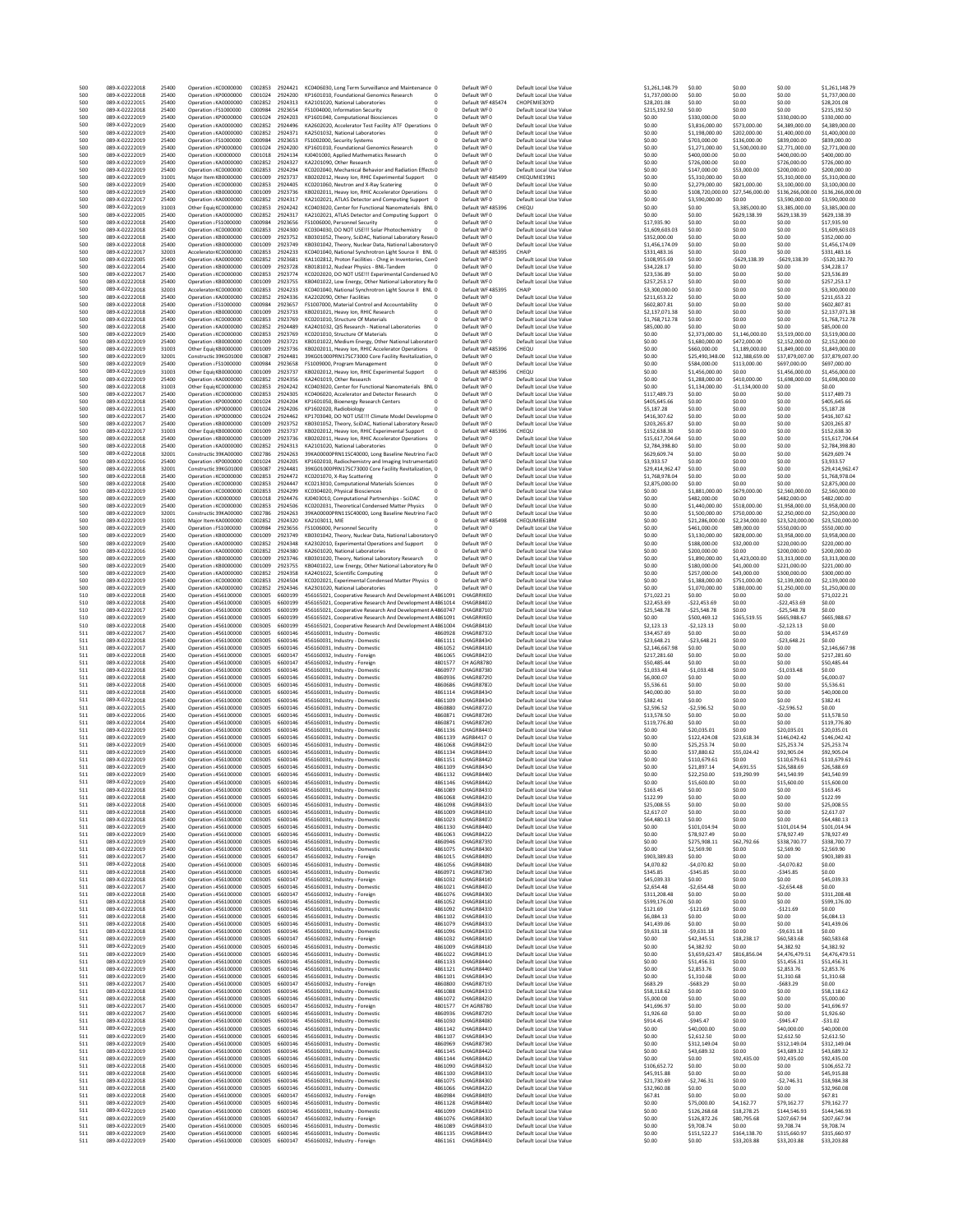| 511<br>511        | 089-X-02222019<br>089-X-02222018                   | 25400<br>25400          | Oneration : 456100000<br>Operation : 456100000                        | C003005<br>C003005            | 6600146<br>6600147            | 456160031. Industry - Domestic<br>4861162<br>456160032, Industry - Foreign<br>4860813                                                                                               | CHAGR844.C<br>CHAGR872:0                  | Default Local Use Value<br>Default Local Use Value                            | \$0.00<br>\$116,420.64              | \$0.00<br>\$0.00               | \$6,000.00<br>\$0.00       | \$6,000.00<br>\$0.00           | \$6,000.00<br>\$116,420.64          |
|-------------------|----------------------------------------------------|-------------------------|-----------------------------------------------------------------------|-------------------------------|-------------------------------|-------------------------------------------------------------------------------------------------------------------------------------------------------------------------------------|-------------------------------------------|-------------------------------------------------------------------------------|-------------------------------------|--------------------------------|----------------------------|--------------------------------|-------------------------------------|
| 511<br>511        | 089-X-02222017<br>089-X-02222017                   | 25400<br>25400          | Operation : 456100000<br>Operation : 456100000                        | C003005<br>C003005            | 6600146<br>6600146            | 456160031, Industry - Domestic<br>4860949<br>456160031. Industry - Domestic<br>4861017                                                                                              | CHAGR873!0<br>CHAGR841:0                  | Default Local Use Value<br>Default Local Use Value                            | \$8,967.69<br>\$644.23              | \$0.00<br>\$0.00               | \$0.00<br>\$0.00           | \$0.00<br>\$0.00               | \$8,967.69<br>\$644.23              |
| 511               | 089-X-02222018                                     | 25400                   | Operation : 456100000                                                 | C003005                       | 6600146                       | 456160031, Industry - Domestic<br>4860946                                                                                                                                           | CHAGR873!C                                | Default Local Use Value                                                       | \$899.96                            | \$0.00                         | \$0.00                     | \$0.00                         | \$899.96                            |
| 511<br>511        | 089-X-02222018<br>089-X-02222018                   | 25400<br>25400          | Operation : 456100000<br>Operation : 456100000                        | C003005<br>C003005            | 6600146<br>6600146            | 4860969<br>456160031. Industry - Domestic<br>456160031, Industry - Domestic<br>4861020                                                                                              | CHAGR873(0<br>CHAGR84010                  | Default Local Use Value<br>Default Local Use Value                            | \$72,150.96<br>\$1,704.11           | \$0.00<br>$-51.481.04$         | \$0.00<br>$-51.036.18$     | \$0.00<br>$-52.517.22$         | \$72,150.96<br>$-5813.11$           |
| 511<br>511        | 089-X-02222018<br>089-X-02222019                   | 25400<br>25400          | Operation : 456100000<br>Operation : 456100000                        | C003005<br>C003005            | 6600146<br>6600146            | 456160031, Industry - Domestic<br>4861120<br>4861141                                                                                                                                | CHAGR843(0)<br>CHAGR844:0                 | Default Local Use Value<br>Default Local Use Value                            | \$91,831.68<br>\$0.00               | \$0.00<br>\$18,693.00          | \$0.00<br>\$0.00           | \$0.00<br>\$18,693.00          | \$91,831.68<br>\$18,693.00          |
| 511               | 089-X-02222019                                     | 25400                   | Operation : 456100000                                                 | C003005                       | 6600146                       | 456160031, Industry - Domestic<br>456160031, Industry - Domestic<br>4861053                                                                                                         | CHAGR842IC                                | Default Local Use Value                                                       | \$0.00                              | \$213,541.00                   | \$0.00                     | \$213,541.00                   | \$213,541.00                        |
| 511<br>511        | 089-X-02222019<br>089-X-02222019                   | 25400<br>25400          | Operation : 456100000<br>Operation : 456100000                        | C003005<br>C003005            | 6600147<br>6600146            | 4801577<br>456160032, Industry - Foreign<br>456160031, Industry - Domestic<br>4861066                                                                                               | CH AGR8780<br>CHAGR842.0                  | Default Local Use Value<br>Default Local Use Value                            | \$0.00<br>\$0.00                    | \$25,242.72<br>\$31.567.19     | \$0.00<br>\$0.00           | \$25,242.72<br>\$31.567.19     | \$25,242.72<br>\$31.567.19          |
| 511<br>511        | 089-X-02222019<br>089-X-02222019                   | 25400<br>25400          | Operation : 456100000<br>Operation : 456100000                        | C003005<br>C003005            | 6600146<br>6600146            | 456160031, Industry - Domestic<br>4861104<br>4861138                                                                                                                                | CHAGRR43-0<br>AGR84416 0                  | Default Local Use Value<br>Default Local Use Value                            | \$0.00<br>\$0.00                    | \$121,126.75<br>\$114,789.71   | \$10,311.54<br>\$0.00      | \$131,438.29<br>\$114,789.71   | \$131,438.29<br>\$114,789.71        |
| 511               | 089-X-02222019                                     | 25400                   | Operation : 456100000                                                 | C003005                       | 6600146                       | 456160031, Industry - Domestic<br>456160031. Industry - Domestic<br>4860936                                                                                                         | CHAGR872!C                                | Default Local Use Value                                                       | \$0.00                              | \$2,999.88                     | \$0.00                     | \$2,999.88                     | \$2,999.88                          |
| 511<br>511        | 089-X-02222019<br>089-X-02222018                   | 25400<br>25400          | Operation : 456100000<br>Operation : 456100000                        | C003005<br>C003005            | 6600146<br>6600146            | 4861157<br>456160031, Industry - Domestic<br>456160031, Industry - Domestic<br>4861099                                                                                              | CHAGR844:0<br>CHAGR843:0                  | Default Local Use Value<br>Default Local Use Value                            | \$0.00<br>\$2.94                    | \$0.00<br>\$0.00               | \$45,000.00<br>\$0.00      | \$45,000.00<br>\$0.00          | \$45,000.00<br>\$2.94               |
| 511               | 089-X-02222018                                     | 25400                   | Operation : 456100000                                                 | C003005                       | 6600146                       | 456160031, Industry - Domestic<br>4861101                                                                                                                                           | CHAGR843-0                                | Default Local Use Value                                                       | \$40,689.65                         | \$0.00                         | \$0.00                     | \$0.00                         | \$40,689.65                         |
| 511<br>511        | 089-X-02222018<br>089-X-02222018                   | 25400<br>25400          | Operation : 456100000<br>Operation : 456100000                        | C003005<br>C003005            | 6600146<br>6600146            | 456160031, Industry - Domestic<br>4861087<br>456160031, Industry - Domestic<br>4861063                                                                                              | CHAGR843:C<br>CHAGR842.0                  | Default Local Use Value<br>Default Local Use Value                            | \$2,500.00<br>\$22,087.46           | $-$2,500.00$<br>\$0.00         | \$0.00<br>\$0.00           | $-52,500.00$<br>\$0.00         | \$0.00<br>\$22,087.46               |
| 511               | 089-X-02222018                                     | 25400                   | Operation : 456100000                                                 | C003005                       | 6600146                       | 4861121<br>456160031. Industry - Domestic                                                                                                                                           | CHAGR84410                                | Default Local Use Value                                                       | \$24,271.84                         | \$0.00                         | \$0.00                     | \$0.00                         | \$24,271.84                         |
| 511<br>511        | 089-X-02222018<br>089-X-02222018                   | 25400<br>25400          | Operation : 456100000<br>Operation : 456100000                        | C003005<br>C003005            | 6600146<br>6600146            | 456160031, Industry - Domestic<br>4861021<br>456160031, Industry - Domestic<br>4861046                                                                                              | CHAGR840.0<br>CHAGR841(0                  | Default Local Use Value<br>Default Local Use Value                            | \$6,587.34<br>\$20,056.87           | $-56.587.34$<br>\$0.00         | \$0.00<br>\$0.00           | $-56.587.34$<br>\$0.00         | \$0.00<br>\$20,056.87               |
| 511<br>511        | 089-X-02222018<br>089-X-02222019                   | 25400<br>25400          | Operation : 456100000<br>Operation : 456100000                        | C003005<br>C003005            | 6600146<br>6600146            | 456160031, Industry - Domestic<br>4861022<br>456160031. Industry - Domestic<br>4861115                                                                                              | CHAGR841:0<br>CHAGR843!C                  | Default Local Use Value<br>Default Local Use Value                            | \$2,548,416.05<br>\$0.00            | \$0.00<br>\$23,358.82          | \$0.00<br>\$0.00           | \$0.00<br>\$23,358.82          | \$2.548.416.05<br>\$23,358.82       |
| 511               | 089-X-02222019                                     | 25400                   | Operation : 456100000                                                 | C003005                       | 6600146                       | 4861102<br>456160031. Industry - Domestic                                                                                                                                           | CHAGR843:0                                | Default Local Use Value                                                       | \$0.00                              | \$19,031.97                    | \$0.00                     | \$19,031.97                    | \$19,031.97                         |
| 511<br>511        | 089-X-02222019<br>089-X-02222019                   | 25400<br>25400          | Operation : 456100000<br>Operation : 456100000                        | C003005<br>C003005            | 6600146<br>6600146            | 456160031. Industry - Domestic<br>4861100<br>456160031, Industry - Domestic<br>4861163                                                                                              | CHAGR843:0<br>CHAGR844:0                  | Default Local Use Value<br>Default Local Use Value                            | \$0.00<br>\$0.00                    | \$50,507.48<br>\$0.00          | \$0.00<br>\$17,064.00      | \$50,507.48<br>\$17,064.00     | \$50,507.48<br>\$17,064.00          |
| 511               | 089-X-02222016<br>089-X-02222018                   | 25400                   | Operation : 456100000                                                 | C003005                       | 6600146                       | 456160031, Industry - Domestic<br>4860880<br>456160031. Industry - Domestic                                                                                                         | CHAGR87210                                | Default Local Use Value                                                       | \$3,397.00                          | $-53,397.00$                   | \$0.00                     | $-53,397.00$                   | \$0.00                              |
| 511<br>511        | 089-X-02222018                                     | 25400<br>25400          | Operation : 456100000<br>Operation : 456100000                        | C003005<br>C003005            | 6600146<br>6600146            | 4861093<br>4861060<br>456160031, Industry - Domestic                                                                                                                                | CHAGR843:C<br>CHAGR842.0                  | Default Local Use Value<br>Default Local Use Value                            | \$39,507.26<br>\$19,067.88          | \$0.00<br>$-$19,067.88$        | \$0.00<br>\$0.00           | \$0.00<br>$-$19,067.88$        | \$39,507.26<br>\$0.00               |
| 511<br>511        | 089-X-02222016<br>089-X-02222018                   | 25400<br>25400          | Operation : 456100000<br>Operation : 456100000                        | C003005<br>C003005            | 6600146<br>6600146            | 456160031, Industry - Domestic<br>4860831<br>456160031, Industry - Domestic<br>4861107                                                                                              | CHAGR872 <sub>0</sub><br>CHAGR843-0       | Default Local Use Value<br>Default Local Use Value                            | \$176.63<br>\$37,074.29             | $-5176.63$<br>\$0.00           | \$0.00<br>\$0.00           | $-5176.63$<br>\$0.00           | \$0.00<br>\$37,074.29               |
| 511               | 089-X-02222018                                     | 25400                   | Operation : 456100000                                                 | C003005                       | 6600146                       | 456160031, Industry - Domestic<br>4861053                                                                                                                                           | CHAGR842IC                                | Default Local Use Value                                                       | \$7,214.59                          | \$0.00                         | \$0.00                     | \$0.00                         | \$7,214.59                          |
| 511<br>511        | 089-X-02222019<br>089-X-02222019                   | 25400<br>25400          | Operation : 456100000<br>Operation : 456100000                        | C003005<br>C003005            | 6600146<br>6600146            | 456160031, Industry - Domestic<br>4861023<br>4861052<br>456160031, Industry - Domestic                                                                                              | CHAGR84010<br>CHAGR84110                  | Default Local Use Value<br>Default Local Use Value                            | \$0.00<br>\$0.00                    | \$128,668.95<br>\$6,506,532.65 | \$0.00<br>\$118,772.40     | \$128,668.95<br>\$6,625,305.05 | \$128,668.95<br>\$6,625,305.05      |
| 511               | 089-X-02222019                                     | 25400                   | Operation : 456100000                                                 | C003005                       | 6600146<br>6600099            | 456160031, Industry - Domestic<br>4861098                                                                                                                                           | CHAGR843:0                                | Default Local Use Value                                                       | \$0.00                              | \$28.121.45                    | \$3,959.53                 | \$32,080.98                    | \$32,080.98                         |
| 512<br>512        | 089-X-02222016<br>089-X-02222018                   | 25400<br>25400          | Operation : 456100000<br>Operation : 456100000                        | C003005<br>C003005            | 6600050                       | 456140374, Nuclear Regulatory Commission - Nuclear I4860724<br>456140196, NASA Other<br>4860942                                                                                     | CH189V6190<br>CHAGRNNJ 0                  | Default Local Use Value<br>Default Local Use Value                            | \$3,761.11<br>\$143,017.14          | \$0.00<br>\$0.00               | \$0.00<br>\$0.00           | \$0.00<br>\$0.00               | \$3,761.11<br>\$143,017.14          |
| 512<br>512        | 089-X-02222014<br>089-X-02222016                   | 25400<br>25400          | Operation : 456100000<br>Operation : 456100000                        | C003005<br>C003005            | 6600099<br>6600099            | 456140374, Nuclear Regulatory Commission - Nuclear I4860657<br>456140374, Nuclear Regulatory Commission - Nuclear I4860894                                                          | CH189V6150<br>CHAGRNRCO                   | Default Local Use Value<br>Default Local Use Value                            | \$29,137.54<br>\$20,943.02          | \$0.00<br>\$0.00               | \$0.00<br>\$0.00           | \$0.00<br>\$0.00               | \$29,137.54<br>\$20,943.02          |
| 512               | 089-X-02222018                                     | 25400                   | Operation : 456100000                                                 | C003005                       | 6600050                       | 456140196, NASA Other<br>4860979                                                                                                                                                    | CHAGRNNJ 0                                | Default Local Use Value                                                       | \$7,179,609.54                      | \$0.00                         | \$0.00                     | \$0.00                         | \$7,179,609.54                      |
| 512<br>512        | 089-X-02222018<br>089-X-02222019                   | 25400<br>25400          | Operation : 456100000<br>Operation : 456100000                        | C003005<br>C003005            | 6600066<br>6600069            | 456140351, Department of State - U.S. Voluntary Contr4861127<br>456140354, U.S. Agency For International Developmen 4860930                                                         | CH1931CP10<br><b>CHAGRAID(C</b>           | Default Local Use Value<br>Default Local Use Value                            | \$12,500,000.00<br>\$0.00           | \$0.00<br>\$111,650.49         | \$0.00<br>\$0.00           | \$0.00<br>\$111,650.49         | \$12,500,000.00<br>\$111.650.49     |
| 512               | 089-X-02222019                                     | 25400<br>25400          | Operation : 456100000                                                 | C003005<br>C003005            | 6600050<br>6600053            | 456140196, NASA Other<br>4861025<br>456140220, Research & Development - Department of 4804168                                                                                       | CHAGRNNI C<br>CH AGRY1CO                  | Default Local Use Value                                                       | \$0.00<br>\$3,309.73                | \$48,543.69                    | \$0.00<br>\$0.00           | \$48,543.69<br>\$0.00          | \$48,543.69<br>\$3,309.73           |
| 512<br>512        | 089-X-02222012<br>089-X-02222016                   | 25400                   | Operation : 456100000<br>Operation : 456100000                        | C003005                       | 6600053                       | 456140220, Research & Development - Department of 4803492                                                                                                                           | CH AGRNIHO                                | Default Local Use Value<br>Default Local Use Value                            | \$455,077.00                        | \$0.00<br>\$0.00               | \$0.00                     | \$0.00                         | \$455,077.00                        |
| 512<br>512        | 089-X-02222015<br>089-X-02222011                   | 25400<br>25400          | Operation : 456100000<br>Operation : 456100000                        | C003005<br>C003005            | 6600067<br>6600096            | 456140352, Department of State - U.S. Voluntary Contr4860964<br>456140371. Nuclear Regulatory Commission - Nuclear I4860532                                                         | CHAGR193:0<br>CH189J414 0                 | Default Local Use Value<br>Default Local Use Value                            | \$68,048.75<br>\$3,429.21           | \$0.00<br>\$0.00               | \$0.00<br>\$0.00           | \$0.00<br>\$0.00               | \$68,048.75<br>\$3,429.21           |
| 512               | 089-X-02222017                                     | 25400                   | Operation : 456100000                                                 | C003005                       | 6600007                       | 456140050, Research & Development - Department of 4861041                                                                                                                           | CHAGR2011                                 | Default Local Use Value                                                       | \$109.78                            | \$0.00                         | \$0.00                     | \$0.00                         | \$109.78                            |
| 512<br>512        | 089-X-02222016<br>089-X-02222018                   | 25400<br>25400          | Operation : 456100000<br>Operation : 456100000                        | C003005<br>C003005            | 6600066<br>6600069            | 456140351, Department of State - U.S. Voluntary Contr4860970<br>456140354, U.S. Agency For International Developmen 4860930                                                         | CHAGR193:0<br>CHAGRAID(0                  | Default Local Use Value<br>Default Local Use Value                            | \$1,288,712.72<br>\$242.718.45      | \$0.00<br>\$0.00               | \$0.00<br>\$0.00           | \$0.00<br>\$0.00               | \$1,288,712.72<br>\$242.718.45      |
| 512               | 089-X-02222018                                     | 25400                   | Operation : 456100000                                                 | C003005                       | 6600007                       | 456140050. Research & Development - Department of 4861123<br>456140050, Research & Development - Department of 4860849                                                              | CHAGRP18(0                                | Default Local Use Value                                                       | \$85,838.77                         | \$0.00                         | \$0.00                     | \$0.00                         | \$85,838.77                         |
| 512<br>512        | 089-X-02222013<br>089-X-02222019                   | 25400<br>25400          | Operation : 456100000<br>Operation : 456100000                        | C003005<br>C003005            | 6600007<br>6600007            | 456140050, Research & Development - Department of 4861131                                                                                                                           | CHAGR201:C<br>CHAGRER2IO                  | Default Local Use Value<br>Default Local Use Value                            | \$2,007.03<br>\$0.00                | \$0.00<br>\$67,502.91          | \$0.00<br>\$0.00           | \$0.00<br>\$67,502.91          | \$2,007.03<br>\$67,502.91           |
| 512<br>512        | 089-X-02222014<br>089-X-02222015                   | 25400<br>25400          | Operation : 456100000<br>Operation : 456100000                        | C003005<br>C003005            | 6600099<br>6600007            | 456140374, Nuclear Regulatory Commission - Nuclear I4860697<br>456140050, Research & Development - Department of 4860561                                                            | CH189N6750<br>CHAGR9EW0                   | Default Local Use Value<br>Default Local Use Value                            | \$67,304.85<br>\$1.29               | \$0.00<br>\$0.00               | \$0.00<br>\$0.00           | \$0.00<br>\$0.00               | \$67,304.85<br>\$1.29               |
| 512               | 089-X-02222007                                     | 25400                   | Operation : 456100000                                                 | C003005                       | 6600050                       | 456140196, NASA Other<br>4860316                                                                                                                                                    | CHAGRNNJ 0                                | Default Local Use Value                                                       | \$20,870.32                         | \$0.00                         | \$0.00                     | \$0.00                         | \$20,870.32                         |
| 512<br>512        | 089-X-02222016<br>089-X-02222019                   | 25400<br>25400          | Operation : 456100000<br>Operation : 456100000                        | C003005<br>C003005            | 6600050<br>6600050            | 456140196, NASA Other<br>4860745<br>456140196, NASA Other<br>4860942                                                                                                                | CHAGRNNJ 0<br>CHAGRNNJ 0                  | Default Local Use Value<br>Default Local Use Value                            | \$6,224.31<br>\$0.00                | \$0.00<br>\$210.194.17         | \$0.00<br>\$262.135.92     | \$0.00<br>\$472,330.09         | \$6,224.31<br>\$472,330.09          |
| 512<br>512        | 089-X-02222019<br>089-X-02222016                   | 25400<br>25400          | Operation : 456100000<br>Operation : 456100000                        | C003005<br>C003005            | 6600099<br>6600066            | 456140374, Nuclear Regulatory Commission - Nuclear I4860894<br>456140351, Department of State - U.S. Voluntary Contr4861012                                                         | CHAGRNRCO<br>CHAGR193:0                   | Default Local Use Value<br>Default Local Use Value                            | \$0.00<br>\$3,431,271.01            | \$147,055.84<br>\$0.00         | \$1,150.95<br>\$0.00       | \$148,206.79<br>\$0.00         | \$148,206.79<br>\$3,431,271.01      |
| 512               | 089-X-02222016                                     | 25400                   | Operation : 456100000                                                 | C003005                       | 6600099                       | 456140374, Nuclear Regulatory Commission - Nuclear I4860817                                                                                                                         | CH189V6400                                | Default Local Use Value                                                       | \$1,784.78                          | \$0.00                         | \$0.00                     | \$0.00                         | \$1,784.78                          |
| 512<br>512        | 089-X-02222017<br>089-X-02222018                   | 25400<br>25400          | Operation : 456100000<br>Operation : 456100000                        | C003005<br>C003005            | 6600050<br>6600050            | 456140196, NASA Other<br>4860991<br>456140196, NASA Other<br>4860920                                                                                                                | CHAGRNNI C<br>CHAGRRPOO                   | Default Local Use Value<br>Default Local Use Value                            | \$76,278.33<br>\$25,684.62          | \$0.00<br>\$0.00               | \$0.00<br>\$0.00           | \$0.00<br>\$0.00               | \$76,278.33<br>\$25,684.62          |
| 512               | 089-X-02222018                                     | 25400                   | Operation : 456100000                                                 | C003005                       | 6600050                       | 4860932<br>456140196, NASA Other                                                                                                                                                    | CHAGRNNCO                                 | Default Local Use Value                                                       | \$60.98                             | $-560.98$                      | \$0.00                     | $-560.98$                      | \$0.00                              |
| 512<br>512        | 089-X-02222016<br>089-X-02222018                   | 25400<br>25400          | Operation : 456100000<br>Operation : 456100000                        | C003005<br>C003005            | 6600050<br>6600050            | 456140196, NASA Other<br>4860957<br>456140196, NASA Other<br>4861025                                                                                                                | CHAGRNNLO<br>CHAGRNNF0                    | Default Local Use Value<br>Default Local Use Value                            | \$1,554.98<br>\$35,279.75           | $-51.554.98$<br>\$0.00         | \$0.00<br>\$0.00           | $-51.554.98$<br>\$0.00         | \$0.00<br>\$35,279.75               |
| 512<br>512        | 089-X-02222019<br>089-X-02222018                   | 25400<br>25400          | Operation : 456100000<br>Operation : 456100000                        | C003005<br>C003005            | 6600050<br>6600050            | 456140196, NASA Other<br>4861154<br>456140196, NASA Other<br>4860992                                                                                                                | CHAGR80L/C<br><b>CHAGRNNAC</b>            | Default Local Use Value<br>Default Local Use Value                            | \$0.00<br>\$27,289.71               | \$52,360.19<br>\$0.00          | \$0.00<br>\$0.00           | \$52,360.19<br>\$0.00          | \$52,360.19<br>\$27,289.71          |
| 512               | 089-X-02222015                                     | 25400                   | Operation : 456100000                                                 | C003005                       | 6600050                       | 4860927<br>456140196, NASA Other                                                                                                                                                    | CHARGNNLO                                 | Default Local Use Value                                                       | \$354.45                            | \$0.00                         | \$0.00                     | \$0.00                         | \$354.45                            |
| 512<br>512        | 089-X-02222015<br>089-X-02222018                   | 25400<br>25400          | Operation : 456100000<br>Operation : 456100000                        | C003005<br>C003005            | 6600099<br>6600050            | 456140374, Nuclear Regulatory Commission - Nuclear I4860657<br>456140196, NASA Other<br>4861073                                                                                     | CH189V6150<br>CHAGR80H 0                  | Default Local Use Value<br>Default Local Use Value                            | \$9,708.74<br>\$143,425.49          | \$0.00<br>\$0.00               | \$0.00<br>\$0.00           | \$0.00<br>\$0.00               | \$9,708.74<br>\$143,425.49          |
| 512               | 089-X-02222013                                     | 25400                   | Operation : 456100000                                                 | C003005                       | 6600053                       | 456140220, Research & Development - Department of 4860794                                                                                                                           | CHAGRAGNO                                 | Default Local Use Value                                                       | \$8,934.17                          | \$0.00                         | \$0.00                     | \$0.00                         | \$8,934.17                          |
| 512<br>512        | 089-X-02222014<br>089-X-02222014                   | 25400<br>25400          | Operation : 456100000<br>Operation : 456100000                        | C003005<br>C003005            | 6600053<br>6600066            | 456140220, Research & Development - Department of 4803492<br>456140351, Department of State - U.S. Voluntary Contr4860917                                                           | CH AGRNIHO<br>CHAGR193:0                  | Default Local Use Value<br>Default Local Use Value                            | \$733,390.21<br>\$840,986.71        | $-51,453.80$<br>\$0.00         | \$0.00<br>\$0.00           | $-$1,453.80$<br>\$0.00         | \$731,936.41<br>\$840,986.71        |
| 512<br>512        | 089-X-02222017<br>089-X-02222017                   | 25400<br>25400          | Operation : 456100000<br>Operation : 456100000                        | C003005<br>C003005            | 6600099<br>6600066            | 456140374. Nuclear Regulatory Commission - Nuclear I4860901<br>456140351, Department of State - U.S. Voluntary Contr4861057                                                         | CHAGRNRCO<br>CH1931CP10                   | Default Local Use Value<br>Default Local Use Value                            | \$34,547.10<br>\$4,474,778.10       | \$0.00<br>\$0.00               | \$0.00<br>\$0.00           | \$0.00<br>\$0.00               | \$34,547.10<br>\$4,474,778.10       |
| 512               | 089-X-02222014                                     | 25400                   | Operation : 456100000                                                 | C003005                       | 6600096                       | 456140371, Nuclear Regulatory Commission - Nuclear I4860776                                                                                                                         | CH189QBVIC                                | Default Local Use Value                                                       | \$9,993.07                          | \$0.00                         | \$0.00                     | \$0.00                         | \$9,993.07                          |
| 512<br>512        | 089-X-02222012<br>089-X-02222015                   | 25400<br>25400          | Operation : 456100000<br>Operation : 456100000                        | C003005<br>C003005            | 6600053<br>6600053            | 456140220, Research & Development - Department of 4860788<br>456140220, Research & Development - Department of 4803492                                                              | CHAGR12FIC<br>CH AGRNIHO                  | Default Local Use Value<br>Default Local Use Value                            | \$152,272.29<br>\$822,752.00        | \$0.00<br>\$0.00               | \$0.00<br>\$0.00           | \$0.00<br>\$0.00               | \$152,272.29<br>\$822,752.00        |
| 512<br>512        | 089-X-02222012<br>089-X-02222018                   | 25400<br>25400          | Operation : 456100000<br>Operation : 456100000                        | C003005<br>C003005            | 6600053<br>6600096            | 456140220, Research & Development - Department of 4804149<br>456140371, Nuclear Regulatory Commission - Nuclear I4860873                                                            | CH AGRY1A0<br>CHAGRNRCO                   | Default Local Use Value<br>Default Local Use Value                            | \$4,499.65<br>\$1,680,118.93        | $-54.499.65$<br>\$0.00         | \$0.00<br>\$0.00           | $-54.499.65$<br>\$0.00         | \$0.00<br>\$1,680,118.93            |
| 512               | 089-X-02222016                                     | 25400                   | Operation : 456100000                                                 | C003005                       | 6600099                       | 456140374, Nuclear Regulatory Commission - Nuclear I4860948                                                                                                                         | CHAGRNRCO                                 | Default Local Use Value                                                       | \$93,722.24                         | \$0.00                         | \$0.00                     | \$0.00                         | \$93,722.24                         |
| 512<br>512        | 089-X-02222011<br>089-X-02222015                   | 25400<br>25400          | Operation : 456100000<br>Operation : 456100000                        | C003005<br>C003005            | 6600050<br>6600099            | 456140196, NASA Other<br>4860467<br>456140374, Nuclear Regulatory Commission - Nuclear I4860622                                                                                     | CHAGRNNJ 0<br>CH189N6850                  | Default Local Use Value<br>Default Local Use Value                            | \$360,508.07<br>\$561.39            | \$0.00<br>\$0.00               | \$0.00<br>\$0.00           | \$0.00<br>\$0.00               | \$360,508.07<br>\$561.39            |
| 512               | 089-X-02222015                                     | 25400                   | Operation : 456100000                                                 | C003005                       | 6600007                       | 456140050, Research & Development - Department of 4860959                                                                                                                           | CHAGR201:0                                | Default Local Use Value                                                       | \$473.17                            | \$0.00                         | \$0.00                     | \$0.00                         | \$473.17                            |
| 512<br>512        | 089-X-02222015<br>089-X-02222014                   | 25400<br>25400          | Operation : 456100000<br>Operation : 456100000                        | C003005<br>C003005            | 6600072<br>6600053            | 456140357, Department of State - Other<br>4860914<br>456140220, Research & Development - Department of 4860836                                                                      | CHAGR193:0<br>CHAGRAGNO                   | Default Local Use Value<br>Default Local Use Value                            | \$260.99<br>\$767.68                | \$0.00<br>\$0.00               | \$0.00<br>\$0.00           | \$0.00<br>\$0.00               | \$260.99<br>\$767.68                |
| 512<br>512        | 089-X-02222017<br>089-X-02222014                   | 25400<br>25400          | Operation : 456100000<br>Operation : 456100000                        | C003005<br>C003005            | 6600100<br>6600073            | 456140375, Nuclear Regulatory Commission - Commiss4860765<br>456140358, Other Federal Agencies<br>3011110                                                                           | CH189N75:0<br>CRAGRS-OEO                  | Default Local Use Value<br>Default Local Use Value                            | \$280.57<br>\$121.25                | \$0.00<br>\$0.00               | \$0.00<br>\$0.00           | \$0.00<br>\$0.00               | \$280.57<br>\$121.25                |
| 512               | 089-X-02222014                                     | 25400                   | Operation : 456100000                                                 | C003005                       | 6600073                       | 456140358. Other Federal Agencies<br>4860852                                                                                                                                        | CHAGR017:0                                | Default Local Use Value                                                       | \$83,084.91                         | \$0.00                         | \$0.00                     | \$0.00                         | \$83,084.91                         |
| 512<br>512        | 089-X-02222005<br>089-X-02222018                   | 25400<br>25400          | Operation : 456100000<br>Operation : 456100000                        | C003005<br>C003005            | 6600053<br>6600096            | 456140220, Research & Development - Department of 4803774<br>456140371. Nuclear Regulatory Commission - Nuclear I4861125                                                            | CH AGRRW 0<br>CHNRC313:0                  | Default Local Use Value<br>Default Local Use Value                            | \$527,491.57<br>\$319,512.42        | \$0.00<br>\$0.00               | \$0.00<br>\$0.00           | \$0.00<br>\$0.00               | \$527,491.57<br>\$319,512.42        |
| 512<br>512        | 089-X-02222017<br>089-X-02222018                   | 25400                   | Operation : 456100000                                                 | C003005                       | 6600099<br>6600050            | 456140374, Nuclear Regulatory Commission - Nuclear I4860911<br>456140196, NASA Other<br>4860991                                                                                     | CHAGRNRCO<br>CHAGRNNF0                    | Default Local Use Value                                                       | \$119,801.34                        | \$0.00                         | \$0.00                     | \$0.00<br>\$0.00               | \$119,801.34<br>\$223,300.97        |
| 512               | 089-X-02222019                                     | 25400<br>25400          | Operation : 456100000<br>Operation : 456100000                        | C003005<br>C003005            | 6600007                       | 456140050, Research & Development - Department of 4861119                                                                                                                           | CHAGRP18(0                                | Default Local Use Value<br>Default Local Use Value                            | \$223,300.97<br>\$0.00              | \$0.00<br>\$147 572 82         | \$0.00<br>\$0.00           | \$147 572 82                   | \$147 572 82                        |
| 512<br>512        | 089-X-02222019<br>089-X-02222019                   | 25400<br>25400          | Operation : 456100000<br>Operation : 456100000                        | C003005<br>C003005            | 6600096<br>6600050            | 456140371, Nuclear Regulatory Commission - Nuclear I4860873<br>456140196, NASA Other<br>4860991                                                                                     | CHAGRNRCO<br>CHAGRNNEO                    | Default Local Use Value<br>Default Local Use Value                            | \$0.00<br>\$0.00                    | \$196,283.50<br>\$970.87       | \$242,718.45<br>\$0.00     | \$439,001.95<br>\$970.87       | \$439,001.95<br>\$970.87            |
| 512               | 089-X-02222014                                     | 25400                   | Operation : 456100000                                                 | C003005                       | 6600072                       | 456140357, Department of State - Other<br>4860914                                                                                                                                   | CHAGR193:0                                | Default Local Use Value                                                       | \$6,708.87                          | \$0.00                         | \$0.00                     | \$0.00                         | \$6,708.87                          |
| 512<br>512        | 089-X-02222013<br>089-X-02222018                   | 25400<br>25400          | Operation : 456100000<br>Operation : 456100000                        | C003005<br>C003005            | 6600007<br>6600050            | 456140050, Research & Development - Department of 4860561<br>456140196, NASA Other<br>4861069                                                                                       | CHAGR9EW0<br>CHAGR80H 0                   | Default Local Use Value<br>Default Local Use Value                            | \$11,621.01<br>\$134,939.61         | \$0.00<br>\$0.00               | \$0.00<br>\$0.00           | \$0.00<br>\$0.00               | \$11,621.01<br>\$134 939 61         |
| 512<br>512        | 089-X-02222015<br>089-X-02222017                   | 25400<br>25400          | Operation : 456100000<br>Operation : 456100000                        | C003005<br>C003005            | 6600053<br>6600007            | 456140220, Research & Development - Department of 4860897<br>456140050, Research & Development - Department of 4860843                                                              | CHAGRR21.0<br>CHAGR201:0                  | Default Local Use Value<br>Default Local Use Value                            | \$6,228.29<br>\$611.68              | \$0.00<br>\$0.00               | \$0.00<br>\$0.00           | \$0.00<br>\$0.00               | \$6,228.29<br>\$611.68              |
| 512               | 089-X-02222017                                     | 25400                   | Operation : 456100000                                                 | C003005                       | 6600007                       | 456140050, Research & Development - Department of 4861054                                                                                                                           | CHAGRNA10                                 | Default Local Use Value                                                       | \$8,453.63                          | \$0.00                         | \$0.00                     | \$0.00                         | \$8,453.63                          |
| 512<br>512        | 089-X-02222018<br>089-X-02222016                   | 25400<br>25400          | Operation : 456100000<br>Operation : 456100000                        | C003005<br>C003005            | 6600096<br>6600099            | 456140371, Nuclear Regulatory Commission - Nuclear I4861126<br>456140374, Nuclear Regulatory Commission - Nuclear I4860760                                                          | CHNRC313:0<br>CH189N6910                  | Default Local Use Value<br>Default Local Use Value                            | \$961,165.05<br>\$13,279.83         | \$0.00<br>\$0.00               | \$0.00<br>\$0.00           | \$0.00<br>\$0.00               | \$961,165.05<br>\$13,279.83         |
| 512<br>512        | 089-X-02222013<br>089-X-02222015                   | 25400<br>25400          | Operation : 456100000<br>Operation : 456100000                        | C003005<br>C003005            | 6600066<br>6600099            | 456140351, Department of State - U.S. Voluntary Contr4860844<br>456140374, Nuclear Regulatory Commission - Nuclear I4860913                                                         | CHAGRSIAA0<br>CHAGRNRCO                   | Default Local Use Value<br>Default Local Use Value                            | \$3,808.15<br>\$151.73              | \$0.00<br>\$0.00               | \$0.00<br>\$0.00           | \$0.00<br>\$0.00               | \$3,808.15<br>\$151.73              |
| 512               | 089-X-02222018                                     | 25400                   | Operation : 456100000                                                 | C003005                       | 6600053                       | 456140220, Research & Development - Department of 4860902                                                                                                                           | CHAGRP410                                 | Default Local Use Value                                                       | \$3,011,272.60                      | \$0.00                         | \$0.00                     | \$0.00                         | \$3.011.272.60                      |
| 512<br>512        | 089-X-02222017<br>089-X-02222018                   | 25400<br>25400          | Operation : 456100000<br>Operation : 456100000                        | C003005<br>C003005            | 6600099<br>6600051            | 456140374, Nuclear Regulatory Commission - Nuclear I4860947<br>456140200. Research & Development - National Scienc4861105                                                           | CHAGRNRCO<br>CHAGR183(0                   | Default Local Use Value<br>Default Local Use Value                            | \$1,430.36<br>\$63,865,80           | \$0.00<br>\$0.00               | \$0.00<br>\$0.00           | \$0.00<br>\$0.00               | \$1,430.36<br>\$63,865.80           |
| 512               | 089-X-02222019                                     | 25400                   | Operation : 456100000                                                 | C003005                       | 6600053                       | 456140220, Research & Development - Department of 4861118                                                                                                                           | CHAGR1R20                                 | Default Local Use Value                                                       | \$0.00                              | \$219,284.00                   | \$0.00                     | \$219,284.00                   | \$219,284.00                        |
| 512<br>512        | 089-X-02222019<br>089-X-02222019                   | 25400<br>25400          | Operation : 456100000<br>Operation : 456100000                        | C003005<br>C003005            | 6600050<br>6600050            | 456140196, NASA Other<br>4860979<br>456140196, NASA Other<br>4861073                                                                                                                | CHAGRNNJ 0<br>CHAGR80H C                  | Default Local Use Value<br>Default Local Use Value                            | \$0.00<br>\$0.00                    | \$3,944,368.94<br>\$202.912.62 | \$0.00<br>\$0.00           | \$3,944,368.94<br>\$202.912.62 | \$3,944,368.94<br>\$202.912.62      |
| 512<br>512        | 089-X-02222019<br>089-X-02222014                   | 25400<br>25400          | Operation : 456100000<br>Operation : 456100000                        | C003005<br>C003005            | 6600096<br>6600007            | 456140371, Nuclear Regulatory Commission - Nuclear I4861125<br>456140050, Research & Development - Department of 4860561                                                            | CHNRC313:0<br>CHAGROFWO                   | Default Local Use Value<br>Default Local Use Value                            | \$0.00<br>\$8,737.52                | \$291,262.14<br>\$0.00         | \$0.00<br>\$0.00           | \$291,262.14<br>\$0.00         | \$291,262.14<br>\$8,737.52          |
| 512               | 089-X-02222016                                     | 25400                   | Operation : 456100000                                                 | C003005                       | 6600096                       | 456140371, Nuclear Regulatory Commission - Nuclear I4860773                                                                                                                         | CH189QBI00                                | Default Local Use Value                                                       | \$813.05                            | \$0.00                         | \$0.00                     | \$0.00                         | \$813.05                            |
| 512<br>512        | 089-X-02222018<br>089-X-02222013                   | 25400<br>25400          | Operation : 456100000<br>Operation : 456100000                        | C003005<br>C003005            | 6600007<br>6600067            | 456140050, Research & Development - Department of 4860850<br>456140352, Department of State - U.S. Voluntary Contr4860796                                                           | CHAGR201:C<br>CHAGRSIAAC                  | Default Local Use Value<br>Default Local Use Value                            | \$2,448.77<br>\$19.78               | \$0.00<br>\$0.00               | \$0.00<br>\$0.00           | \$0.00<br>\$0.00               | \$2,448.77<br>\$19.78               |
| 512               | 089-X-02222011                                     | 25400                   | Operation : 456100000                                                 | C003005                       | 6600050                       | 456140196, NASA Other<br>4860463                                                                                                                                                    | CHAGRNNJ 0                                | Default Local Use Value                                                       | \$0.26                              | \$0.00                         | $-50.26$                   | $-50.26$                       | \$0.00                              |
| 512<br>512        | 089-X-02222017<br>089-X-02222018                   | 25400<br>25400          | Operation : 456100000<br>Operation : 456100000                        | C003005<br>C003005            | 6600069<br>6600007            | 456140354, U.S. Agency For International Developmen 4860930<br>456140050, Research & Development - Department of 4861119                                                            | <b>CHAGRAID(0</b><br>CHAGRP18(0           | Default Local Use Value<br>Default Local Use Value                            | \$121,227.96<br>\$563,021.60        | \$0.00<br>\$0.00               | \$0.00<br>\$0.00           | \$0.00<br>\$0.00               | \$121.227.96<br>\$563,021.60        |
| 512<br>512        | 089-X-02222017<br>089-X-02222016                   | 25400<br>25400          | Operation : 456100000<br>Operation : 456100000                        | C003005<br>C003005            | 6600007<br>6600099            | 456140050, Research & Development - Department of 4861037<br>456140374, Nuclear Regulatory Commission - Nuclear I4860941                                                            | CHAGR17E10<br>CHAGRNRCC                   | Default Local Use Value<br>Default Local Use Value                            | \$3.72<br>\$26,293.22               | \$0.00<br>\$0.00               | \$0.00<br>\$0.00           | \$0.00<br>\$0.00               | \$3.72<br>\$26,293.22               |
| 512               | 089-X-02222005                                     | 25400                   | Operation : 456100000                                                 | C003005                       | 6600066                       | 456140351, Department of State - U.S. Voluntary Contr4806666                                                                                                                        | CHAGRRW10                                 | Default Local Use Value                                                       | \$394,234.20                        | \$0.00                         | \$0.00                     | \$0.00                         | \$394,234.20                        |
| 517<br>517        | 089-X-02222018<br>089-X-02222019                   | 25400<br>25400          | Operation : 456100000<br>Operation : 456100000                        | C003005<br>C003005            | 6600207<br>6600207            | 456167SCO, Office of Science SC<br>4861010<br>456167SCO, Office of Science SC<br>4861010                                                                                            | CHAGR873!0<br>CHAGR873!0                  | Default Local Use Value<br>Default Local Use Value                            | \$51,826.30<br>\$0.00               | \$0.00<br>\$3,231,067.96       | \$0.00<br>\$0.00           | \$0.00<br>\$3,231,067.96       | \$51,826.30<br>\$3,231,067.96       |
| 517<br>517        | 089-X-02222018<br>089-X-02222019                   | 25400<br>25400          | Operation : 456100000<br>Operation : 456100000                        | C003005<br>C003005            | 6600207<br>6600207            | 456167SCO, Office of Science SC<br>4860834<br>456167SCO, Office of Science SC<br>4860823                                                                                            | CHAGR872:0<br>CHAGR872.0                  | Default Local Use Value<br>Default Local Use Value                            | \$13,298.02<br>\$0.00               | \$0.00<br>\$58,252.43          | \$0.00<br>\$0.00           | \$0.00<br>\$58,252.43          | \$13,298.02<br>\$58,252.43          |
| 517               | 089-X-02222018                                     | 25400                   | Operation : 456100000                                                 | C003005                       | 6600207                       | 456167SCO, Office of Science SC<br>4860823                                                                                                                                          | CHAGR872:0                                | Default Local Use Value                                                       | \$19,856.98                         | \$0.00                         | \$0.00                     | \$0.00                         | \$19,856.98                         |
|                   | 089-X-02222018                                     | 25400<br>25400          | Operation : 456100000<br>Operation : 456100000                        | C003005<br>C003005            | 6600207<br>6600207            | 456167SCO, Office of Science SC<br>4861108<br>456167SCO, Office of Science SC<br>4860826                                                                                            | CHAGR843.0<br>CHAGR872.0                  | Default Local Use Value<br>Default Local Use Value                            | \$7.178.397.68<br>\$7,745.02        | \$0.00<br>\$0.00               | \$0.00<br>\$0.00           | \$0.00<br>\$0.00               | \$7.178.397.68<br>\$7,745.02        |
| 517<br>517        | 089-X-02222018                                     |                         |                                                                       |                               |                               | 456167SCO, Office of Science SC<br>4861108                                                                                                                                          | CHAGR843.0                                | Default Local Use Value                                                       | \$0.00                              | \$3,602,103.30                 | \$0.00                     | \$3,602,103.30                 | \$3,602,103.30                      |
| 517               | 089-X-02222019                                     | 25400                   | Operation : 456100000                                                 | C003005                       | 6600207                       |                                                                                                                                                                                     |                                           |                                                                               |                                     |                                |                            |                                |                                     |
| 674<br>679        | 089-18/19-2018<br>089-15/16-2015                   | 25400<br>25400          | Operation : TT0000000<br>Operation : WA2200000                        | C003093<br>C001104            | 4500001<br>2822390            | TT1020000, Contractual Support Services<br>$\pmb{0}$<br>WA2230100, Other Related Expenses - Contractual Ser0                                                                        | Default WFC<br>Default WF 302064          | Default Local Use Value<br>Climate REDI / CEM FY15 632(a)                     | \$0.00<br>\$40,000.00               | \$55,000.00<br>\$0.00          | \$0.00<br>\$0.00           | \$55,000.00<br>\$0.00          | \$55,000.00<br>\$40,000.00          |
| 681<br>692        | 089-14/15-2014<br>089-14/15-2014                   | 25400<br>25400          | Operation : WA2200000<br>Operation ¿WN0000000                         | C001104<br>C001118            | 2822390<br>1721222            | WA2230100, Other Related Expenses - Contractual ServO<br>WN0219060, State and Local Governments and Non-Pr4860825                                                                   | Default WFO<br>CHAGR872.0                 | Default Local Use Value<br>Default Local Use Value                            | \$39,548.18<br>\$17,728.79          | \$0.00<br>\$0.00               | \$0.00<br>\$0.00           | \$0.00<br>\$0.00               | \$39,548.18<br>\$17,728.79          |
| 900               | 089-X-02402014                                     | 25400                   | Operation ¿DP1204000                                                  | C000912                       | 2220743                       | DP1204010, Secondary Assessment Technologies<br>$\overline{0}$                                                                                                                      | Default WF0                               | Default Local Use Value                                                       | \$836.82                            | \$0.00                         | \$0.00                     | \$0.00                         | \$836.82                            |
| 900<br>900<br>900 | 089-X-02402015<br>089-X-02402018<br>089-X-02402015 | 25400<br>25400<br>25400 | Operation ¿DP4000000<br>Operation ¿DP0909000<br>Operation : DP8000000 | C000925<br>C002955<br>C002982 | 2221775<br>2223112<br>2222989 | DP4015011 - Radiological Assistance Program<br>$\mathbf{0}$<br>DP0909010, Nuclear Criticality Safety Program<br>$^{\circ}$<br>DP8000000, Counterterrorism and Counterproliferation0 | Default WFC<br>Default WF0<br>Default WFO | Default Local Use Value<br>Default Local Use Value<br>Default Local Use Value | \$0.01<br>\$24,444.15<br>\$3,252.52 | $-50.01$<br>\$0.00<br>\$0.00   | \$0.00<br>\$0.00<br>\$0.00 | $-50.01$<br>\$0.00<br>\$0.00   | \$0.00<br>\$24,444.15<br>\$3,252.52 |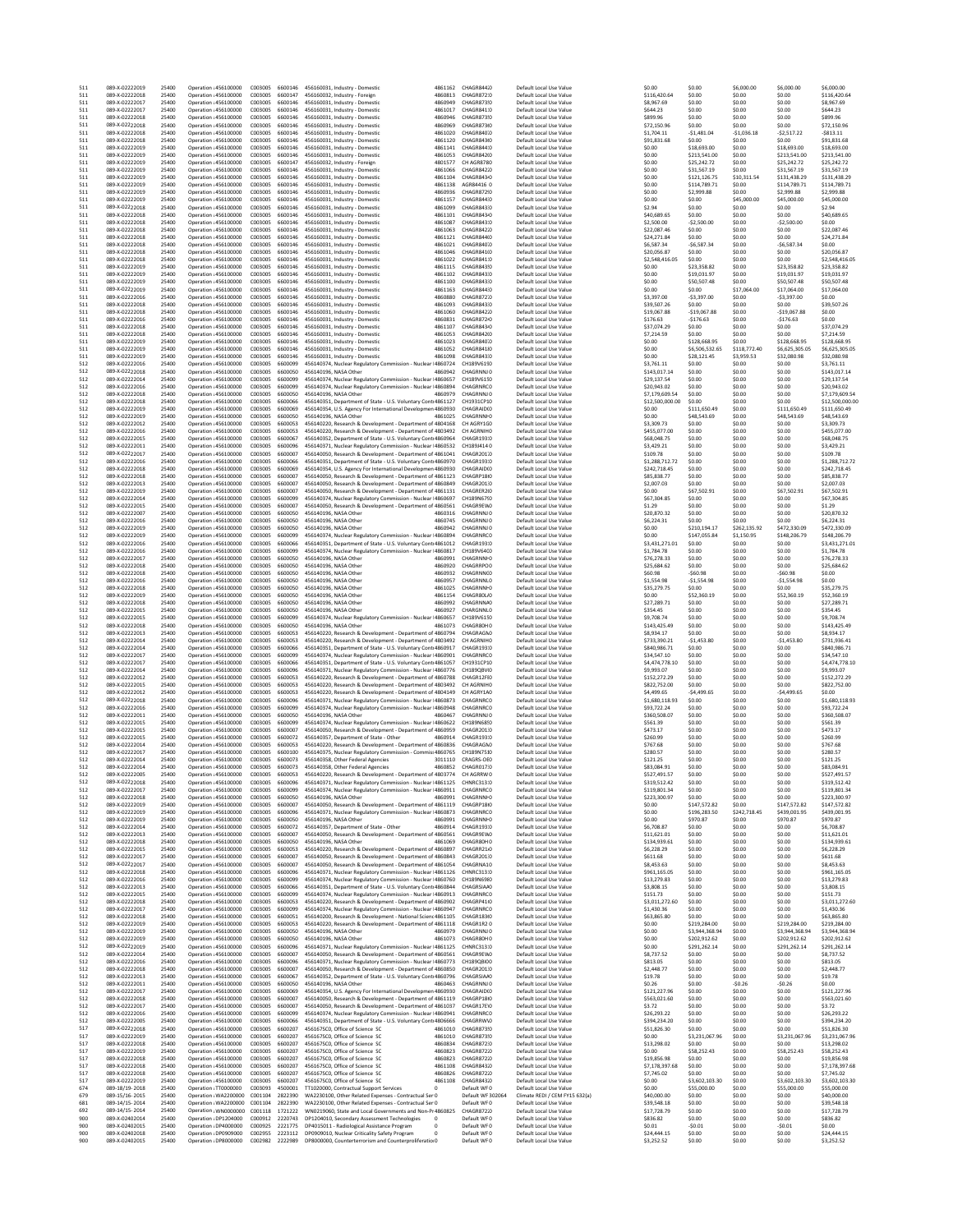| 900<br>900   | 089-X-02402014<br>089-X-02402019 | 25400<br>25400 | Oneration: DP4000000<br>Operation ¿DP0909000   | C000925<br>C002955 | 2222480<br>2223112 | DP4011093, Nuclear Counterterrorism                                                                              | $^{\circ}$<br>$^{\circ}$  | Default WF0<br>Default WFO           | Default Local Use Value<br>Default Local Use Value | \$2,057.91<br>\$0.00           | \$0.00<br>\$275,000.00         | \$0.00<br>\$0.00                 | \$0.00<br>\$275,000.00         | \$2,057.91<br>\$275,000.00     |
|--------------|----------------------------------|----------------|------------------------------------------------|--------------------|--------------------|------------------------------------------------------------------------------------------------------------------|---------------------------|--------------------------------------|----------------------------------------------------|--------------------------------|--------------------------------|----------------------------------|--------------------------------|--------------------------------|
| 910          | 089-X-02402017                   | 25400          | Operation : 456100000                          | C003005            | 6600072            | DP0909010, Nuclear Criticality Safety Program<br>456140357, Department of State - Other                          | 4860787                   | CHAGRSIAA0                           | Default Local Use Value                            | \$0.01                         | \$0.00                         | \$0.00                           | \$0.00                         | \$0.01                         |
| 910          | 089-X-02402014                   | 25400          | Operation : 456100000                          | C003005            | 6600014            | 456140075, Army - Other                                                                                          | 4860884                   | CHAGRW740                            | Default Local Use Value                            | \$70,657.76                    | \$0.00                         | \$0.00                           | \$0.00                         | \$70,657.76                    |
| 910<br>910   | 089-X-02402014<br>089-X-02402015 | 25400<br>25400 | Operation : 456100000<br>Operation : 456100000 | C003005<br>C003005 | 6600084<br>6600084 | 45614036B, Science and Technology - Other<br>45614036B, Science and Technology - Other                           | 4841247<br>4860847        | CHAGRHSH0<br>CHAGRHSH0               | Default Local Use Value<br>Default Local Use Value | \$4,212.25<br>\$34,200.86      | \$0.00<br>\$0.00               | \$0.00<br>\$0.00                 | \$0.00<br>\$0.00               | \$4,212.25<br>\$34,200.86      |
| 910          | 089-X-02402014                   | 25400          | Operation : 456100000                          | C003005            | 6600084            | 45614036B, Science and Technology - Other                                                                        | 4860789                   | <b>CHAGRHSHO</b>                     | Default Local Use Value                            | \$4,403.81                     | \$0.00                         | \$0.00                           | \$0.00                         | \$4,403.81                     |
| 910          | 089-X-02402015                   | 25400          | Operation : 456100000                          | C003005            | 6600014            | 456140075, Army - Other                                                                                          | 4860884                   | CHAGRW740                            | Default Local Use Value                            | \$97,087.38                    | \$0.00                         | \$0.00                           | \$0.00                         | \$97,087.38                    |
| 910<br>910   | 089-X-02402014<br>089-X-02402014 | 25400<br>25400 | Operation : 456100000<br>Operation : 456100000 | C003005<br>C003005 | 6600072<br>6600084 | 456140357, Department of State - Other<br>45614036B, Science and Technology - Other                              | 4860787<br>4860915        | CHAGRSIA40<br>CHAGRHSH0              | Default Local Use Value<br>Default Local Use Value | \$849.00<br>\$11,352.52        | \$0.00<br>\$0.00               | \$0.00<br>\$0.00                 | \$0.00<br>\$0.00               | \$849.00<br>\$11,352.52        |
| 1050         | 089-X-02432019                   | 25400          | Operation ¿HQ0000000                           | C002425            | 3184701            | HQ1001000, Worker Advocacy                                                                                       | 0                         | Default WF0                          | Default Local Use Value                            | \$0.00                         | \$35,000.00                    | \$0.00                           | \$35,000.00                    | \$35,000.00                    |
| 1050<br>1050 | 089-X-02432018<br>089-X-02432018 | 25400<br>25400 | Operation : HU0000000<br>Operation ¿HQ0000000  | C002426<br>C002425 | 3184709<br>3184701 | HU2006100, Occupational Medicine<br>HQ1001000, Worker Advocacy                                                   | $^{\circ}$<br>$^{\circ}$  | Default WFO<br>Default WF0           | Default Local Use Value<br>Default Local Use Value | \$2,500.00<br>\$9,523.04       | \$0.00<br>\$0.00               | \$0.00<br>\$0.00                 | \$0.00<br>\$0.00               | \$2,500.00<br>\$9,523.04       |
| 1055         | 089-X-02432018                   | 25400          | Operation : 456100000                          | C003005            | 6600084            | 45614036B, Science and Technology - Other                                                                        | 4861124                   | CHAGR70F/0                           | Default Local Use Value                            | \$20,000.00                    | \$0.00                         | \$0.00                           | \$0.00                         | \$20,000.00                    |
| 1055         | 089-X-02432016                   | 25400          | Operation : 456100000                          | C003005            | 6600040<br>6600084 | 456140142, Other DOD Agencies - Other                                                                            | 4861013                   | CHAGRNIDIO                           | Default Local Use Value                            | \$100,000.00                   | \$0.00                         | \$0.00<br>\$0.00                 | \$0.00                         | \$100,000.00                   |
| 1055<br>1055 | 089-X-02432017<br>089-X-02432017 | 25400<br>25400 | Operation : 456100000<br>Operation : 456100000 | C003005<br>C003005 | 6600084            | 45614036B, Science and Technology - Other<br>45614036B, Science and Technology - Other                           | 4861038<br>4861048        | <b>AGRHSHQP0</b><br><b>CHAGRHSHO</b> | Default Local Use Value<br>Default Local Use Value | \$535.90<br>\$286,219.17       | $-$535.90$<br>\$0.00           | \$0.00                           | $-5535.90$<br>\$0.00           | \$0.00<br>\$286.219.17         |
| 1055         | 089-X-02432018                   | 25400          | Operation : 456100000                          | C003005            | 6600084            | 45614036B, Science and Technology - Other                                                                        | 4861129                   | CHAGR70R:0                           | Default Local Use Value                            | \$200,000.00                   | \$0.00                         | \$0.00                           | \$0.00                         | \$200,000.00                   |
| 1055<br>1055 | 089-X-02432015<br>089-X-02432019 | 25400<br>25400 | Operation : 456100000<br>Operation : 456100000 | C003005<br>C003005 | 6600084<br>6600040 | 45614036B, Science and Technology - Other<br>456140142, Other DOD Agencies - Other                               | 4860960<br>4861152        | CHAGRHSH0<br>CHAGRHQCO               | Default Local Use Value<br>Default Local Use Value | \$120,280.40<br>\$0.00         | \$0.00<br>\$195,631.07         | \$0.00<br>\$0.00                 | \$0.00<br>\$195,631.07         | \$120,280.40<br>\$195,631.07   |
| 1055         | 089-X-02432015                   | 25400          | Operation : 456100000                          | C003005            | 6600084            | 45614036B, Science and Technology - Other                                                                        | 4860923                   | CHARGHSH0                            | Default Local Use Value                            | \$696.09                       | \$0.00                         | \$0.00                           | \$0.00                         | \$696.09                       |
| 1055         | 089-X-02432011                   | 25400          | Operation : 456100000                          | C003005            | 6600084            | 45614036B, Science and Technology - Other                                                                        | 4860604                   | <b>CHAGRHSHO</b>                     | Default Local Use Value                            | \$25,454.80                    | $-525.454.80$                  | \$0.00                           | $-525.454.80$                  | \$0.00                         |
| 1055<br>1055 | 089-X-02432017<br>089-X-02432018 | 25400<br>25400 | Operation : 456100000<br>Operation : 456100000 | C003005<br>C003005 | 6600084<br>6600084 | 45614036B, Science and Technology - Other<br>45614036B, Science and Technology - Other                           | 4861005<br>4861051        | CHAGRHSHO<br>CHAGRHSH0               | Default Local Use Value<br>Default Local Use Value | \$1,681,056.67<br>\$221,200.00 | \$0.00<br>\$0.00               | \$0.00<br>\$0.00                 | \$0.00<br>\$0.00               | \$1,681,056.67<br>\$221,200.00 |
| 1055         | 089-X-02432012                   | 25400          | Operation : 456100000                          | C003005            | 6600084            | 45614036B, Science and Technology - Other                                                                        | 4860604                   | CHAGRHSH0                            | Default Local Use Value                            | \$20,000.00                    | $-520,000.00$                  | \$0.00                           | $-520,000.00$                  | \$0.00                         |
| 1055<br>1055 | 089-X-02432017<br>089-X-02432018 | 25400<br>25400 | Operation : 456100000<br>Operation : 456100000 | C003005<br>C003005 | 6600084<br>6600040 | 45614036B. Science and Technology - Other<br>456140142, Other DOD Agencies - Other                               | 4861049<br>4861095        | CHAGRHSH0<br>CHAGREAO0               | Default Local Use Value<br>Default Local Use Value | \$1,108.00<br>\$55,000.00      | \$0.00<br>\$0.00               | \$0.00<br>\$0.00                 | \$0.00<br>\$0.00               | \$1,108.00<br>\$55,000.00      |
| 1055         | 089-X-02432018                   | 25400          | Operation : 456100000                          | C003005            | 6600040            | 456140142, Other DOD Agencies - Other                                                                            | 4861055                   | CHAGRNCS 0                           | Default Local Use Value                            | \$450,000.00                   | \$0.00                         | \$0.00                           | \$0.00                         | \$450,000.00                   |
| 1055         | 089-X-02432018                   | 25400          | Operation : 456100000                          | C003005            | 6600040            | 456140142, Other DOD Agencies - Other                                                                            | 4861112                   | CHAGREAO0                            | Default Local Use Value                            | \$147,799.55                   | \$0.00                         | \$0.00                           | \$0.00                         | \$147,799.55                   |
| 1055<br>1055 | 089-X-02432018<br>089-X-02432018 | 25400<br>25400 | Operation : 456100000<br>Operation : 456100000 | C003005<br>C003005 | 6600040<br>6600040 | 456140142, Other DOD Agencies - Other<br>456140142, Other DOD Agencies - Other                                   | 4861083<br>4861110        | CHAGREAO0<br>CH16003D10              | Default Local Use Value<br>Default Local Use Value | \$317,094.71<br>\$172,913.16   | \$0.00<br>\$0.00               | \$0.00<br>\$0.00                 | \$0.00<br>\$0.00               | \$317,094.71<br>\$172,913.16   |
| 1055         | 089-X-02432018                   | 25400          | Operation : 456100000                          | C003005            | 6600040            | 456140142, Other DOD Agencies - Other                                                                            | 4861094                   | CHAGREAO0                            | Default Local Use Value                            | \$150,000.00                   | \$0.00                         | \$0.00                           | \$0.00                         | \$150,000.00                   |
| 1055         | 089-X-02432016                   | 25400          | Operation : 456100000                          | C003005            | 6600084            | 45614036B, Science and Technology - Other                                                                        | 4861008                   | CHAGRHSH <sub>0</sub>                | Default Local Use Value                            | \$25,000.00                    | \$0.00                         | \$0.00                           | \$0.00                         | \$25,000.00                    |
| 1055<br>1055 | 089-X-02432019<br>089-X-02432019 | 25400<br>25400 | Operation : 456100000<br>Operation : 456100000 | C003005<br>C003005 | 6600040<br>6600040 | 456140142, Other DOD Agencies - Other<br>456140142, Other DOD Agencies - Other                                   | 4861147<br>4861149        | CHAGREAO0<br>CHAGREAO0               | Default Local Use Value<br>Default Local Use Value | \$0.00<br>\$0.00               | \$15,000.00<br>\$150,000.00    | \$0.00<br>\$0.00                 | \$15,000.00<br>\$150,000.00    | \$15,000.00<br>\$150,000.00    |
| 1055         | 089-X-02432018                   | 25400          | Operation : 456100000                          | C003005            | 6600040            | 456140142, Other DOD Agencies - Other                                                                            | 4861097                   | CHAGREAO0                            | Default Local Use Value                            | \$61,792.34                    | \$0.00                         | \$0.00                           | \$0.00                         | \$61,792.34                    |
| 1055         | 089-X-02432019                   | 25400          | Operation : 456100000                          | C003005<br>C003005 | 6600040<br>6600040 | 456140142, Other DOD Agencies - Other                                                                            | 4861148<br>4861085        | CHAGREAO0<br>CHAGRNR70               | Default Local Use Value                            | \$0.00                         | \$0.00                         | \$150,000.00                     | \$150,000.00                   | \$150,000.00                   |
| 1055<br>1055 | 089-X-02432018<br>089-X-02432012 | 25400<br>25400 | Operation : 456100000<br>Operation : 456100000 | C003005            | 6600084            | 456140142, Other DOD Agencies - Other<br>45614036B, Science and Technology - Other                               | 4860789                   | CHAGRHSH0                            | Default Local Use Value<br>Default Local Use Value | \$418,837.42<br>\$1,561.80     | \$0.00<br>\$0.00               | \$0.00<br>\$0.00                 | \$0.00<br>\$0.00               | \$418,837.42<br>\$1,561.80     |
| 1055         | 089-X-02432018                   | 25400          | Operation : 456100000                          | C003005            | 6600040            | 456140142, Other DOD Agencies - Other                                                                            | 4861082                   | CHAGREAO0                            | Default Local Use Value                            | \$403.92                       | \$0.00                         | \$0.00                           | \$0.00                         | \$403.92                       |
| 1055<br>1055 | 089-X-02432016<br>089-X-02432016 | 25400<br>25400 | Operation : 456100000<br>Operation : 456100000 | C003005<br>C003005 | 6600084<br>6600084 | 45614036B, Science and Technology - Other<br>45614036B, Science and Technology - Other                           | 4860994<br>4860997        | CHAGRHSH0<br><b>CHAGRHSHO</b>        | Default Local Use Value<br>Default Local Use Value | \$2,561.17<br>\$17,697.10      | \$0.00<br>\$0.00               | \$0.00<br>\$0.00                 | \$0.00<br>\$0.00               | \$2,561.17<br>\$17,697.10      |
| 1055         | 089-X-02432018                   | 25400          | Operation : 456100000                          | C003005            | 6600040            | 456140142, Other DOD Agencies - Other                                                                            | 4861113                   | CHAGREAO0                            | Default Local Use Value                            | \$96,227.18                    | \$0.00                         | \$0.00                           | \$0.00                         | \$96,227.18                    |
| 1055         | 089-X-02432019                   | 25400          | Operation : 456100000                          | C003005            | 6600040            | 456140142, Other DOD Agencies - Other                                                                            | 4861155                   | CHAGREAO0                            | Default Local Use Value                            | \$0.00                         | \$133,862.00                   | \$0.00                           | \$133,862.00                   | \$133,862.00                   |
| 1055<br>1055 | 089-X-02432017<br>089-X-02432011 | 25400<br>25400 | Operation : 456100000<br>Operation : 456100000 | C003005<br>C003005 | 6600084<br>6600020 | 45614036B, Science and Technology - Other<br>456140086, Navy - Other                                             | 4861051<br>4860694        | CHAGRHSH0<br>CHAGRN000               | Default Local Use Value<br>Default Local Use Value | \$41,676.76<br>\$2,572.20      | \$0.00<br>$-52,572.20$         | \$0.00<br>\$0.00                 | \$0.00<br>$-52,572.20$         | \$41,676.76<br>\$0.00          |
| 1055         | 089-X-02432018                   | 25400          | Operation : 456100000                          | C003005            | 6600109            | 456140063, Air Force - Other                                                                                     | 4861078                   | CHAGRF4F10                           | Default Local Use Value                            | \$38.994.52                    | \$0.00                         | \$0.00                           | \$0.00                         | \$38,994.52                    |
| 1055         | 089-X-02432019                   | 25400          | Operation : 456100000                          | C003005            | 6600084            | 45614036B, Science and Technology - Other                                                                        | 4861140                   | CHAGR70R:0                           | Default Local Use Value                            | \$0.00                         | \$110,000.00                   | \$0.00                           | \$110,000.00                   | \$110,000.00                   |
| 1055<br>1055 | 089-X-02432019<br>089-X-02432017 | 25400<br>25400 | Operation : 456100000<br>Operation : 456100000 | C003005<br>C003005 | 6600038<br>6600040 | 456140135, DARPA - Other<br>456140142, Other DOD Agencies - Other                                                | 4861137<br>4861055        | CHAGRHR00<br>CHAGRNCS 0              | Default Local Use Value<br>Default Local Use Value | \$0.00<br>\$175,668.34         | \$253,119.42<br>\$0.00         | \$0.00<br>\$0.00                 | \$253,119.42<br>\$0.00         | \$253,119.42<br>\$175,668.34   |
| 1055         | 089-X-02432015                   | 25400          | Operation : 456100000                          | C003005            | 6600084            | 45614036B, Science and Technology - Other                                                                        | 4842545                   | CHAGRHSH0                            | Default Local Use Value                            | \$156.92                       | \$0.00                         | \$0.00                           | \$0.00                         | \$156.92                       |
| 1055         | 089-X-02432018                   | 25400          | Operation : 456100000                          | C003005            | 6600038            | 456140135, DARPA - Other                                                                                         | 4861106                   | CHAGRHR00                            | Default Local Use Value                            | \$320,703.38                   | \$0.00                         | \$0.00                           | \$0.00                         | \$320,703.38                   |
| 1055<br>1055 | 089-X-02432017<br>089-X-02432015 | 25400<br>25400 | Operation : 456100000<br>Operation : 456100000 | C003005<br>C003005 | 6600084<br>6600084 | 45614036B, Science and Technology - Other<br>45614036B, Science and Technology - Other                           | 4861024<br>4860933        | CHAGRHSHO<br>CHAGRHSH0               | Default Local Use Value<br>Default Local Use Value | \$437.15<br>\$2,147.71         | \$0.00<br>\$0.00               | \$0.00<br>\$0.00                 | \$0.00<br>\$0.00               | \$437.15<br>\$2,147.71         |
| 1055         | 089-X-02432019                   | 25400          | Operation : 456100000                          | C003005            | 6600040            | 456140142, Other DOD Agencies - Other                                                                            | 4861150                   | CHAGREAO0                            | Default Local Use Value                            | \$0.00                         | \$150,000.00                   | \$0.00                           | \$150,000.00                   | \$150,000.00                   |
| 1055         | 089-X-02432016                   | 25400          | Operation : 456100000                          | C003005            | 6600084            | 45614036B, Science and Technology - Other                                                                        | 4842534                   | CHAGRHSH0                            | Default Local Use Value                            | \$21,555.93                    | \$0.00                         | \$0.00                           | \$0.00                         | \$21,555.93                    |
| 1055<br>1055 | 089-X-02432018<br>089-X-02432016 | 25400<br>25400 | Operation : 456100000<br>Operation : 456100000 | C003005<br>C003005 | 6600040<br>6600033 | 456140142, Other DOD Agencies - Other<br>456140124, DNA - Other                                                  | 4861117<br>4861006        | CHAGRNR00<br>CHAGR100.0              | Default Local Use Value<br>Default Local Use Value | \$600,000.00<br>\$2,259.69     | \$0.00<br>\$0.00               | \$0.00<br>\$0.00                 | \$0.00<br>\$0.00               | \$600,000.00<br>\$2,259.69     |
| 1055         | 089-X-02432016                   | 25400          | Operation : 456100000                          | C003005            | 6600084            | 45614036B, Science and Technology - Other                                                                        | 4860960                   | CHAGRHSH0                            | Default Local Use Value                            | \$90,000.00                    | \$0.00                         | \$0.00                           | \$0.00                         | \$90,000.00                    |
| 1055         | 089-X-02432018                   | 25400          | Operation : 456100000                          | C003005            | 6600084            | 45614036B, Science and Technology - Other                                                                        | 4861024                   | CHAGRHSH0                            | Default Local Use Value                            | \$15,000.00                    | \$0.00                         | \$0.00                           | \$0.00                         | \$15,000.00                    |
| 1055<br>1060 | 089-X-02432019<br>089-X-02432018 | 25400<br>25400 | Operation : 456100000<br>Operation ¿GD6000000  | C003005<br>C002970 | 6600084<br>3203780 | 45614036B, Science and Technology - Other<br>GD6050200. Technical Services                                       | 4861143<br>$^{\circ}$     | CHAGR70R:0<br>Default WFO            | Default Local Use Value<br>Default Local Use Value | \$0.00<br>\$123,011.73         | \$110,000.00<br>\$0.00         | \$0.00<br>\$0.00                 | \$110,000.00<br>\$0.00         | \$110,000.00<br>\$123.011.73   |
| 1060         | 089-X-02432018                   | 25400          | Operation ¿GD6000000                           | C002970            | 3203769            | GD6020900, Office of The SCIO                                                                                    | $^{\circ}$                | Default WF0                          | Default Local Use Value                            | \$293,339.45                   | \$0.00                         | \$0.00                           | \$0.00                         | \$293,339.45                   |
| 1060<br>1060 | 089-X-02432019<br>089-X-02432017 | 25400<br>25400 | Operation ¿GD6000000<br>Operation ¿GD6000000   | C002970<br>C002970 | 3203769<br>3203779 | GD6020900, Office of The SCIO<br>GD6050100, CYBER & OPERATIONS                                                   | 0<br>$\mathbf{0}$         | Default WF0<br>Default WF0           | Default Local Use Value<br>Default Local Use Value | \$0.00<br>\$864.41             | \$760,920.00<br>\$0.00         | \$0.00<br>\$0.00                 | \$760,920.00<br>\$0.00         | \$760,920.00<br>\$864.41       |
| 1060         | 089-X-02432019                   | 25400          | Operation ¿GD6000000                           | C002970            | 3203761            | GD6020100, Analysis                                                                                              | $^{\circ}$                | Default WF0                          | Default Local Use Value                            | \$0.00                         | \$326,878.00                   | \$0.00                           | \$326,878.00                   | \$326,878.00                   |
| 1060         | 089-X-02432019                   | 25400          | Operation : GD6000000                          | C002970            | 3203762            | GD6020200, Security                                                                                              | $^{\circ}$                | Default WFO                          | Default Local Use Value                            | \$0.00                         | \$163,000.00                   | \$0.00                           | \$163,000.00                   | \$163,000.00                   |
| 1060<br>1060 | 089-X-02432018<br>089-X-02432019 | 25400<br>25400 | Operation ¿GD6000000<br>Operation ¿GD6000000   | C002970<br>C002970 | 3203763<br>3203763 | GD6020300, Investigations<br>GD6020300, Investigations                                                           | $^{\circ}$                | Default WF0<br>Default WF0           | Default Local Use Value                            | \$273,869.22<br>\$0.00         | \$0.00<br>\$2,631,509.00       | \$0.00<br>\$0.00                 | \$0.00<br>\$2,631,509.00       | \$273,869.22<br>\$2,631,509.00 |
| 1060         |                                  |                |                                                |                    |                    |                                                                                                                  |                           |                                      |                                                    |                                |                                |                                  |                                |                                |
|              | 089-X-02432018                   | 25400          | Operation ¿GD6000000                           | C002970            | 3203764            | GD6020400, CI Training                                                                                           |                           | Default WF0                          | Default Local Use Value<br>Default Local Use Value | \$60,260.00                    | \$0.00                         | \$0.00                           | \$0.00                         | \$60,260.00                    |
| 1060         | 089-X-02432017                   | 25400          | Operation ¿GD6000000                           | C002970            | 3203764            | GD6020400, CI Training                                                                                           | 0                         | Default WF0                          | Default Local Use Value                            | \$5,100.26                     | \$0.00                         | \$0.00                           | \$0.00                         | \$5,100.26                     |
| 1060         | 089-X-02432018                   | 25400          | Operation : GD6000000                          | C002970            | 3203761            | GD6020100, Analysis                                                                                              | $\Omega$                  | Default WFO                          | Default Local Use Value                            | \$188,358.94                   | \$0.00                         | \$0.00                           | \$0.00                         | \$188,358.94                   |
| 1079<br>1551 | 089-16/17-2016<br>089-X-03092016 | 25400<br>25400 | Operation ¿CS0000000<br>Operation ¿DN1001000   | C000892<br>C003034 | 1713352<br>2223049 | CS7000000, Integrated Joint Cybersecurity Coordinatio 0<br>DN1001011, U.S. Costs for Russia Newly Independent S0 |                           | Default WF0<br>Default WF0           | Default Local Use Value<br>Default Local Use Value | \$5,561.57<br>\$2,911.08       | $-55,561.57$<br>\$0.00         | $-54,545.76$<br>\$0.00           | $-$10,107.33$<br>\$0.00        | $-54,545.76$<br>\$2,911.08     |
| 1551         | 089-X-03092017                   | 25400          | Operation ¿DN2000000                           | C003038            | 2223076            | DN2001000, Proliferation Detection                                                                               | $\circ$                   | Default WF0                          | Default Local Use Value                            | \$67,947.41                    | \$0.00                         | \$0.00                           | \$0.00                         | \$67,947.41                    |
| 1551         | 089-X-03092015                   | 25400          | Operation : NN9300000                          | C002936            | 2222890            | NN9301000, Domestic Nuclear and Radiological MateriO                                                             |                           | Default WF0                          | Default Local Use Value                            | \$4.21                         | $-54.21$                       | \$0.00                           | $-54.21$                       | \$0.00                         |
| 1551<br>1551 | 089-X-03092018<br>089-X-03092017 | 25400<br>25400 | Operation ¿CT0000000<br>Operation ¿DN3001000   | C003007<br>C003039 | 2223144<br>2223080 | CT8000000, NA-80 CTCP                                                                                            | $\circ$<br>$\Omega$       | Default WFO<br>Default WF0           | Default Local Use Value<br>Default Local Use Value | \$67,478.61<br>\$7,011.34      | \$0.00                         | \$0.00<br>\$0.00                 | \$0.00<br>$-57,011.34$         | \$67,478.61<br>\$0.00          |
| 1551         | 089-X-03092015                   | 25400          | Operation :NN5000000                           | C001058            | 2221243            | DN3001020, Molybdenum-99 Mo-99<br>NN5005011, U.S. Costs for Russia Newly Independent S0                          |                           | Default WF0                          | Default Local Use Value                            | \$48,416.10                    | $-57,011.34$<br>\$0.00         | \$0.00                           | \$0.00                         | \$48,416.10                    |
| 1551         | 089-X-03092014                   | 25400          | Operation : NN4000000                          | C001056            | 2222717            | NN4009010, Safeguards Policy and Human Resources 0                                                               |                           | Default WF0                          | Default Local Use Value                            | \$0.00                         | \$11.07                        | \$0.00                           | \$11.07                        | \$11.07                        |
| 1551<br>1551 | 089-X-03092019<br>089-X-03092013 | 25400<br>25400 | Operation ¿DN4000000<br>Oneration : NN5000000  | C003042<br>C001058 | 2223096<br>2222811 | DN4001030, Safeguards Technology Development 0<br>NN5003040, US Costs for Non Russia Non-Newly Indep 0           |                           | Default WF0<br>Default WFO           | Default Local Use Value<br>Default Local Use Value | \$0.00<br>\$2,868.79           | \$778,000.00<br>\$0.00         | \$325,000.00<br>\$0.00           | \$1,103,000.00<br>\$0.00       | \$1,103,000.00<br>\$2,868.79   |
| 1551         | 089-X-03092018                   | 25400          | Operation ¿DN1006000                           | C003089            | 2223153            | DN1006010, International Radiological Security                                                                   | $\Omega$                  | Default WF0                          | Default Local Use Value                            | \$34,738.39                    | \$0.00                         | \$0.00                           | \$0.00                         | \$34,738.39                    |
| 1551         | 089-X-03092015                   | 25400          | Operation :NN5000000<br>Operation :NN4000000   | C001058            | 2221234            | NN5002010, U.S. Costs for Russia Newly Independent S0                                                            |                           | Default WF0                          | Default Local Use Value<br>Default Local Use Value | \$58,896.49                    | \$30,000.00                    | \$0.00                           | \$30,000.00                    | \$88,896.49                    |
| 1551<br>1551 | 089-X-03092015<br>089-X-03092015 | 25400<br>25400 | Operation ¿NN5000000                           | C001056<br>C001058 | 2222718<br>2221235 | NN4009020, DO NOT USE !!! Safeguards Engagement 0<br>NN5002020, In-Country Costs for Russia Newly Indeper0       |                           | Default WF0<br>Default WF0           | Default Local Use Value                            | \$29.70<br>\$1.139.072.07      | $-529.70$<br>$-530,000.00$     | \$0.00<br>\$0.00                 | $-529.70$<br>$-530,000.00$     | \$0.00<br>\$1,109,072.07       |
| 1551         | 089-X-03092014                   | 25400          | Oneration : NN5000000                          | C001058            | 2221231            | NN5001010, U.S. Costs for Russia Newly Independent S0                                                            |                           | Default WFO                          | Default Local Use Value                            | \$2.69                         | \$0.00                         | \$0.00                           | \$0.00                         | \$2.69                         |
| 1551<br>1551 | 089-X-03092019<br>089-X-03092019 | 25400<br>25400 | Operation ¿DN2012000<br>Operation ¿CT0000000   | C003120<br>C003007 | 2223182<br>2223023 | DN2012010, U.S. High Performance Research Reactor-LO<br>CT8404010, Evaluation, Exercise, Readiness, and Respo0   |                           | Default WF0<br>Default WF0           | Default Local Use Value<br>Default Local Use Value | \$0.00<br>\$0.00               | \$429,133.00<br>\$105,000.00   | \$0.00<br>\$0.00                 | \$429,133.00<br>\$105,000.00   | \$429,133.00<br>\$105,000.00   |
| 1551         | 089-X-03092018                   | 25400          | Operation ¿DN4000000                           | C003042            | 2223095            | DN4001020, Safeguards Engagement INSEP                                                                           |                           | Default WF0                          | Default Local Use Value                            | \$293,029.56                   | \$0.00                         | \$0.00                           | \$0.00                         | \$293,029.56                   |
| 1551         | 089-X-03092018<br>089-X-03092015 | 25400          | Operation ¿CT0000000<br>Oneration: NN5000000   | C003007            | 2223020            | CT8401000, Radiological Assistance Program RAP                                                                   | $^{\circ}$                | Default WF0                          | Default Local Use Value                            | \$1,415,004.85                 | \$0.00                         | \$0.00                           | \$0.00                         | \$1,415,004.85                 |
| 1551<br>1551 | 089-X-03092015                   | 25400<br>25400 | Operation :NN5000000                           | C001058<br>C001058 | 2221240<br>2222881 | NN5004010, U.S. Costs for Russia Newly Independent S0<br>NN5070040, US Costs for Non Russia Non-Newly Indep 0    |                           | Default WFO<br>Default WF0           | Default Local Use Value<br>Default Local Use Value | \$10.121.59<br>\$15,000.00     | \$0.00<br>$-$9,011.41$         | \$0.00<br>\$0.00                 | \$0.00<br>$-59,011.41$         | \$10.121.59<br>\$5,988.59      |
| 1551         | 089-X-03092018                   | 25400          | Operation ¿CT0000000                           | C003007            | 2223025            | CT8405010, Technology Integration TI                                                                             |                           | Default WF0                          | Default Local Use Value                            | \$677.25                       | \$0.00                         | \$0.00                           | \$0.00                         | \$677.25                       |
| 1551<br>1551 | 089-X-03092019<br>089-X-03092019 | 25400<br>25400 | Operation ¿DN4000000<br>Operation ¿CT0000000   | C003042<br>C003007 | 2223106            | DN4004040, Policy Studies and Support<br>CT8000000, NA-80 CTCP                                                   | $\pmb{0}$<br>$^{\circ}$   | Default WF0<br>Default WF0           | Default Local Use Value<br>Default Local Use Value | \$0.00<br>\$0.00               | \$100,000.00<br>\$150,000.00   | \$0.00<br>\$0.00                 | \$100,000.00<br>\$150,000.00   | \$100,000.00<br>\$150,000.00   |
| 1551         | 089-X-03092015                   | 25400          | Oneration: NN4000000                           | C001056            | 2223144<br>2222730 | NN4012010, Global Regimes                                                                                        | $\Omega$                  | Default WFO                          | Default Local Use Value                            | \$160.47                       | $-5160.47$                     | \$0.00                           | $-5160.47$                     | \$0.00                         |
| 1551         | 089-X-03092018                   | 25400          | Operation ¿DN4000000                           | C003042            | 2223096            | DN4001030, Safeguards Technology Development                                                                     | $\mathbf 0$               | Default WF0                          | Default Local Use Value                            | \$222,697.36                   | \$0.00                         | \$0.00                           | \$0.00                         | \$222,697.36                   |
| 1551<br>1551 | 089-X-03092018<br>089-X-03092018 | 25400<br>25400 | Operation ¿DN2010000<br>Operation ¿DN4000000   | C003118<br>C003042 | 2223180<br>2223102 | DN2010000, Proliferation Detection R&D<br>DN4003020, Nuclear Noncompliance Verification                          | $\bf 0$                   | Default WF0<br>Default WF0           | Default Local Use Value<br>Default Local Use Value | \$114,433.87<br>\$121.801.18   | \$0.00<br>\$0.00               | \$0.00<br>\$0.00                 | \$0.00<br>\$0.00               | \$114,433.87<br>\$121,801.18   |
| 1551         | 089-X-03092015                   | 25400          | Operation : NN4000000                          | C001056            | 2222732            | NN4012030, Multilateral Supplier Policy                                                                          | $^{\circ}$                | Default WF0                          | Default Local Use Value                            | \$7.25                         | $-57.25$                       | \$0.00                           | $-57.25$                       | \$0.00                         |
| 1551<br>1551 | 089-X-03092018<br>089-X-03092019 | 25400<br>25400 | Oneration : DN4000000<br>Operation ¿DN1006000  | C003042<br>C003089 | 2223103<br>2223153 | DN4004010, Global Regimes<br>DN1006010, International Radiological Security                                      | $^{\circ}$<br>$\Omega$    | Default WFO<br>Default WF0           | Default Local Use Value<br>Default Local Use Value | \$35,435.78<br>\$0.00          | \$0.00                         | \$0.00<br>\$0.00                 | \$0.00<br>\$75,000.00          | \$35,435.78<br>\$75,000.00     |
| 1551         | 089-X-03092014                   | 25400          | Operation :NN5000000                           | C001058            | 2222881            | NN5070040, US Costs for Non Russia Non-Newly Indep 0                                                             |                           | Default WF0                          | Default Local Use Value                            | \$21,819.56                    | \$75,000.00<br>$-521,819.56$   | \$0.00                           | $-521,819.56$                  | \$0.00                         |
| 1551         | 089-X-03092017<br>089-X-03092018 | 25400          | Operation ¿DN2000000                           | C003038            | 2223154            | DN2006000, USHPRR                                                                                                |                           | Default WF0                          | Default Local Use Value                            | \$225.25                       | \$0.00                         | \$0.00                           | \$0.00                         | \$225.25                       |
| 1551<br>1551 | 089-X-03092015                   | 25400<br>25400 | Operation ¿DN1003000<br>Oneration :NN4000000   | C003036<br>C001056 | 2223063<br>2222719 | DN1003011, U.S. Costs for Russia Newly Independent S0<br>NN4009030, Safeguards Technology Development 0          |                           | Default WF0<br>Default WFO           | Default Local Use Value<br>Default Local Use Value | \$931,325.42<br>\$98.26        | \$0.00<br>$-598.26$            | \$0.00<br>\$0.00                 | \$0.00<br>$-598.26$            | \$931,325.42<br>\$0.00         |
| 1551         | 089-X-03092019                   | 25400          | Operation ¿DN4000000                           | C003042            | 2223101            | DN4003010, Warhead Dismantlement and Fissile MateO                                                               |                           | Default WF0                          | Default Local Use Value                            | \$0.00                         | \$185,000.00                   | \$0.00                           | \$185,000.00                   | \$185,000.00                   |
| 1551         | 089-X-03092014                   | 25400          | Operation :NN4000000<br>Operation :NN4000000   | C001056            | 2222722            | NN4010021, US Costs for Russia Newly Independent St 0                                                            |                           | Default WFO                          | Default Local Use Value<br>Default Local Use Value | \$11.07                        | $-511.07$                      | \$0.00                           | $-$11.07$                      | \$0.00                         |
| 1551<br>1551 | 089-X-03092015<br>089-X-03092016 | 25400<br>25400 | Operation ¿DN1001000                           | C001056<br>C003034 | 2222733<br>2223053 | NN4012040, Policy Studies and Support<br>DN1001021, U.S. Costs for Russia Newly Independent S0                   |                           | Default WF0<br>Default WF0           | Default Local Use Value                            | \$28,413.25<br>\$544,016.73    | \$0.00<br>\$0.00               | \$0.00<br>\$0.00                 | \$0.00<br>\$0.00               | \$28,413.25<br>\$544,016.73    |
| 1551         | 089-X-03092013                   | 25400          | Oneration :NN4000000                           | C001056            | 2222717            | NN4009010, Safeguards Policy and Human Resources 0                                                               |                           | Default WFO                          | Default Local Use Value                            | \$0.00                         | \$29.02                        | \$0.00                           | \$29.02                        | \$29.02                        |
| 1551<br>1551 | 089-X-03092019<br>089-X-03092018 | 25400<br>25400 | Operation ¿CT0000000<br>Operation ¿CT0000000   | C003007<br>C003007 | 2223020<br>2223023 | CT8401000, Radiological Assistance Program RAP 0<br>CT8404010, Evaluation, Exercise, Readiness, and Respo0       |                           | Default WF0<br>Default WF0           | Default Local Use Value<br>Default Local Use Value | \$0.00<br>\$2,513.78           | \$2,414,018.00<br>\$0.00       | \$0.00<br>\$0.00                 | \$2,414,018.00<br>\$0.00       | \$2,414,018.00<br>\$2,513.78   |
| 1551         | 089-X-03092018                   | 25400          | Operation ¿DN2012000                           | C003120            | 2223182            | DN2012010, U.S. High Performance Research Reactor-LO                                                             |                           | Default WFO                          | Default Local Use Value                            | \$7,477.00                     | \$0.00                         | \$0.00                           | \$0.00                         | \$7,477.00                     |
| 1551         | 089-X-03092018                   | 25400          | Operation ¿DN4000000<br>Oneration: DN1001000   | C003042            | 2223094            | DN4001010, Safeguards Policy                                                                                     | $^{\circ}$                | Default WF0                          | Default Local Use Value                            | \$241,179.71<br>\$140,000.00   | \$0.00                         | \$0.00                           | \$0.00                         | \$241,179.71                   |
| 1551<br>1551 | 089-X-03092017<br>089-X-03092017 | 25400<br>25400 | Operation ¿DN4000000                           | C003034<br>C003042 | 2223049<br>2223106 | DN1001011, U.S. Costs for Russia Newly Independent S0<br>DN4004040, Policy Studies and Support                   | $^{\circ}$                | Default WFO<br>Default WF0           | Default Local Use Value<br>Default Local Use Value | \$26.66                        | \$0.00<br>\$0.00               | \$0.00<br>\$0.00                 | \$0.00<br>\$0.00               | \$140,000.00<br>\$26.66        |
| 1551         | 089-X-03092015                   | 25400          | Operation :NN9100000                           | C002938            | 2222883            | NN9100000, Highly Enriched Uranium HEU Reactor CcO                                                               |                           | Default WFO                          | Default Local Use Value                            | \$625.62                       | \$0.00                         | \$0.00                           | \$0.00                         | \$625.62                       |
| 1551         | 089-X-03092015                   | 25400          | Operation : NN5000000                          | C001058            | 2222810            | NN5002040, US Costs for Non Russia Non-Newly Indep 0                                                             |                           | Default WF0                          | Default Local Use Value                            | \$3,347.69                     | \$0.00                         | \$0.00                           | \$0.00                         | \$3,347.69                     |
| 1551<br>1551 | 089-X-03092018<br>089-X-03092018 | 25400<br>25400 | Operation ¿CT0000000<br>Operation ¿DN1005000   | C003007<br>C003088 | 2223014<br>2223152 | CT8101000, Nuclear Incident Policy and Cooperation 0<br>DN1005010, Domestic Radiological Security                | $\Omega$                  | Default WF0<br>Default WFO           | Default Local Use Value<br>Default Local Use Value | \$40,583.15<br>\$111,905.15    | \$0.00<br>\$0.00               | \$0.00<br>\$0.00                 | \$0.00<br>\$0.00               | \$40,583.15<br>\$111.905.15    |
| 1551         | 089-X-03092015                   | 25400          | Operation : NN4000000                          | C001056            | 2222717            | NN4009010, Safeguards Policy and Human Resources 0                                                               |                           | Default WF0                          | Default Local Use Value                            | \$235.76                       | \$295.68                       | \$0.00                           | \$295.68                       | \$531.44                       |
| 1551         | 089-X-03092019                   | 25400          | Operation ¿DN1003000                           | C003036            | 2223063            | DN1003011, U.S. Costs for Russia Newly Independent S0                                                            |                           | Default WF0                          | Default Local Use Value                            | \$0.00                         | \$887,411.24                   | \$0.00                           | \$887,411.24                   | \$887,411.24                   |
| 1551<br>1551 | 089-X-03092019<br>089-X-03092019 | 25400<br>25400 | Operation ¿DN4000000<br>Operation ¿DN4000000   | C003042<br>C003042 | 2223095<br>2223102 | DN4001020, Safeguards Engagement INSEP<br>DN4003020, Nuclear Noncompliance Verification                          | $\bf 0$<br>$^{\circ}$     | Default WF0<br>Default WF0           | Default Local Use Value<br>Default Local Use Value | \$0.00<br>\$0.00               | \$1,096,000.00<br>\$631,000.00 | \$209,000.00<br>\$0.00           | \$1,305,000.00<br>\$631,000.00 | \$1,305,000.00<br>\$631,000.00 |
| 1551         | 089-X-03092019                   | 25400          | Operation ¿DN2010000                           | C003118            | 2223180            | DN2010000, Proliferation Detection R&D                                                                           | $^{\circ}$                | Default WFO                          | Default Local Use Value                            | \$0.00                         | \$1,090,000.00                 | \$0.00                           | \$1,090,000.00                 | \$1,090,000.00                 |
| 1551         | 089-X-03092019                   | 25400          | Operation ¿DN4000000                           | C003042            | 2223094            | DN4001010, Safeguards Policy                                                                                     | $\Omega$                  | Default WFO                          | Default Local Use Value                            | \$0.00                         | \$867,872.00                   | \$95,000.00                      | \$962,872.00                   | \$962,872.00                   |
| 1551<br>1551 | 089-X-03092019<br>089-X-03092015 | 25400<br>25400 | Operation ¿CT0000000<br>Operation : NN2000000  | C003007<br>C001052 | 2223014<br>2221132 | CT8101000, Nuclear Incident Policy and Cooperation<br>NN2001000, Nonproliferation Detection                      | $\overline{0}$<br>$\bf 0$ | Default WF0<br>Default WF0           | Default Local Use Value<br>Default Local Use Value | \$0.00<br>\$338.56             | \$15,000.00<br>\$0.00          | \$0.00<br>\$0.00                 | \$15,000.00<br>\$0.00          | \$15,000.00<br>\$338.56        |
| 1551         | 089-X-03092016                   | 25400          | Operation ¿DN4000000                           | C003042            | 2223105            | DN4004030, Multilateral Supplier Policy                                                                          | $^{\circ}$                | Default WF0                          | Default Local Use Value                            | \$81,275.44                    | \$0.00                         | \$0.00                           | \$0.00                         | \$81,275.44                    |
| 1551<br>1551 | 089-X-03092013<br>089-X-03092017 | 25400<br>25400 | Operation : NN4000000<br>Operation ¿DN3001000  | C001056<br>C003039 | 2222721<br>2223079 | NN4010010, International Nonproliferation Export Con0<br>DN3001010, Highly Enriched Uranium HEU Reactor CcO      |                           | Default WFO<br>Default WF0           | Default Local Use Value<br>Default Local Use Value | \$29.02<br>\$10,000.00         | $-529.02$                      | \$0.00<br>\$0.00                 | $-529.02$<br>\$7,011.34        | \$0.00<br>\$17,011.34          |
| 1551         | 089-X-03092019                   | 25400          | Operation ¿DN4000000                           | C003042            | 2223103            | DN4004010, Global Regimes                                                                                        | $\theta$                  | Default WF0                          | Default Local Use Value                            | \$0.00                         | \$7,011.34<br>\$304,170.00     | \$0.00                           | \$304,170.00                   | \$304,170.00                   |
| 1551         | 089-X-03092019                   | 25400          | Operation ¿DN1005000                           | C003088            | 2223152            | DN1005010, Domestic Radiological Security                                                                        | $\mathbf 0$               | Default WF0                          | Default Local Use Value                            | \$0.00                         | \$0.00                         | \$180,000.00                     | \$180,000.00                   | \$180,000.00                   |
| 1557<br>1650 | 089-X-03092012<br>089-X-03132010 | 25400<br>25400 | Operation : NN5000000<br>Operation : PS0000000 | C001058<br>C001075 | 2222290<br>2221514 | NN5010000, International Contributions UK<br>PS0202132, Advisory and Assistance, Diversity Program0              | $^{\circ}$                | Default WF0<br>Default WFO           | Default Local Use Value<br>Default Local Use Value | \$42,854.56<br>\$31.245.57     | \$0.00<br>\$0.00               | \$0.00<br>\$0.00                 | \$0.00<br>\$0.00               | \$42,854.56<br>\$31.245.57     |
| 1689         | 089-14/15-2014                   | 25400          | Operation ¿PS0000000                           | C001075            | 2222565            | PS0202200, A&A, Counterterrorism                                                                                 | $\Omega$                  | Default WF0                          | Default Local Use Value                            | \$2,021.13                     | \$0.00                         | \$0.00                           | \$0.00                         | \$2,021.13                     |
| 1751         | 089-X-03152019                   | 25400          | Operation ¿EZ5000000                           | C002226            | 1110983            | EZ5012410 - BRNL-0041 Nuclear Facility Decontaminat 0                                                            |                           | Default WF0                          | Default Local Use Value                            | \$0.00                         | \$79,000.00                    | \$0.00                           | \$79,000.00                    | \$79,000.00                    |
| 1751<br>1751 | 089-X-03152015<br>089-X-03152013 | 25400<br>25400 | Operation ¿EZ5000000<br>Operation ¿EZ5000000   | C002226<br>C002226 | 1110981<br>1110981 | EZ5012300 - BRNL-0030 Soil and Water Remediation - IO<br>EZ5012300 - BRNL-0030 Soil and Water Remediation - IO   |                           | Default WF0<br>Default WF0           | Default Local Use Value<br>Default Local Use Value | \$47.62<br>\$368,597.47        | \$0.00<br>\$0.00               | \$0.00<br>\$0.00<br>\$173,000.00 | \$0.00<br>\$0.00               | \$47.62<br>\$368,597.47        |